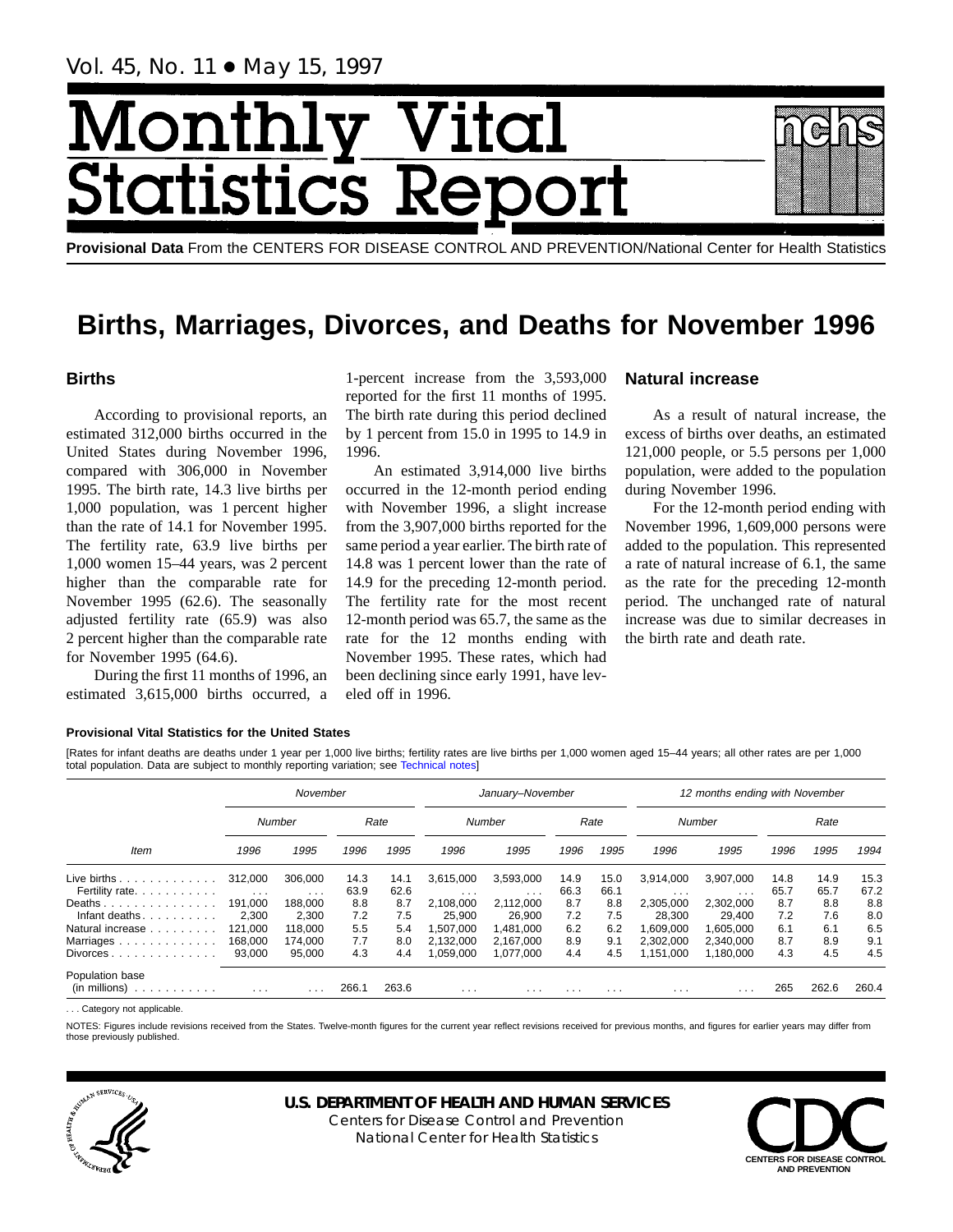ю

**1996 1995 1994**

**16**

**17**

**18**

## **Marriages**

An estimated 168,000 marriages were performed in November 1996, 3 percent fewer than were performed in November 1995 (174,000). The marriage rate per 1,000 population for November 1996 (7.7) was 4 percent lower than the rate for November a year earlier (8.0).

The number of couples who married in the first 11 months of 1996 (2,132,000) was 2 percent lower than the number who married in the January–November period in 1995 (2,167,000). The marriage rate for the 11-month period in 1996 (8.9) was also 2 percent below the rate for the same period in 1995 (9.1).

Marriages occurring during the 12-month period ending with November 1996 numbered 2,302,000, 2 percent fewer than for the comparable period a year earlier (2,340,000). The marriage rate for the current period (8.7) was also 2 percent lower than the rate for the period ending with November 1995 (8.9).

#### **Divorces**

An estimated 93,000 divorces were granted in November 1996, 2 percent fewer than the number granted in November a year earlier (95,000). The divorce rate per 1,000 population for November also declined by 2 percent, from 4.4 in 1995 to 4.3 in 1996.

Approximately 1,059,000 divorces were granted during January–November 1996, 2 percent fewer than for the same period in 1995 (1,077,000). The divorce rate for the 11-month period was 4.4 in November 1996, also 2 percent lower than the cumulative rate in November 1995  $(4.5)$ .

An estimated 1,151,000 couples divorced during the 12-month period ending with November 1996, a 2-percent decline from the number of couples that divorced during the same period a year earlier (1,180,000). The divorce rate per 1,000 population for the current 12-month period (4.3) was 4 percent below the rate for the comparable period a year earlier  $(4.5)$ .

## **Deaths**

For November 1996 there were an estimated 191,000 deaths in the United States. The death rate was 8.8 deaths per





**13**

**14**

**15**

**16**

**17**

**18**

**Provisional seasonally adjusted fertility rates per 1,000 women aged 15–44 years: United States, 1992–96**



**Provisional marriage rates per 1,000 population by month: United States, 1994–96**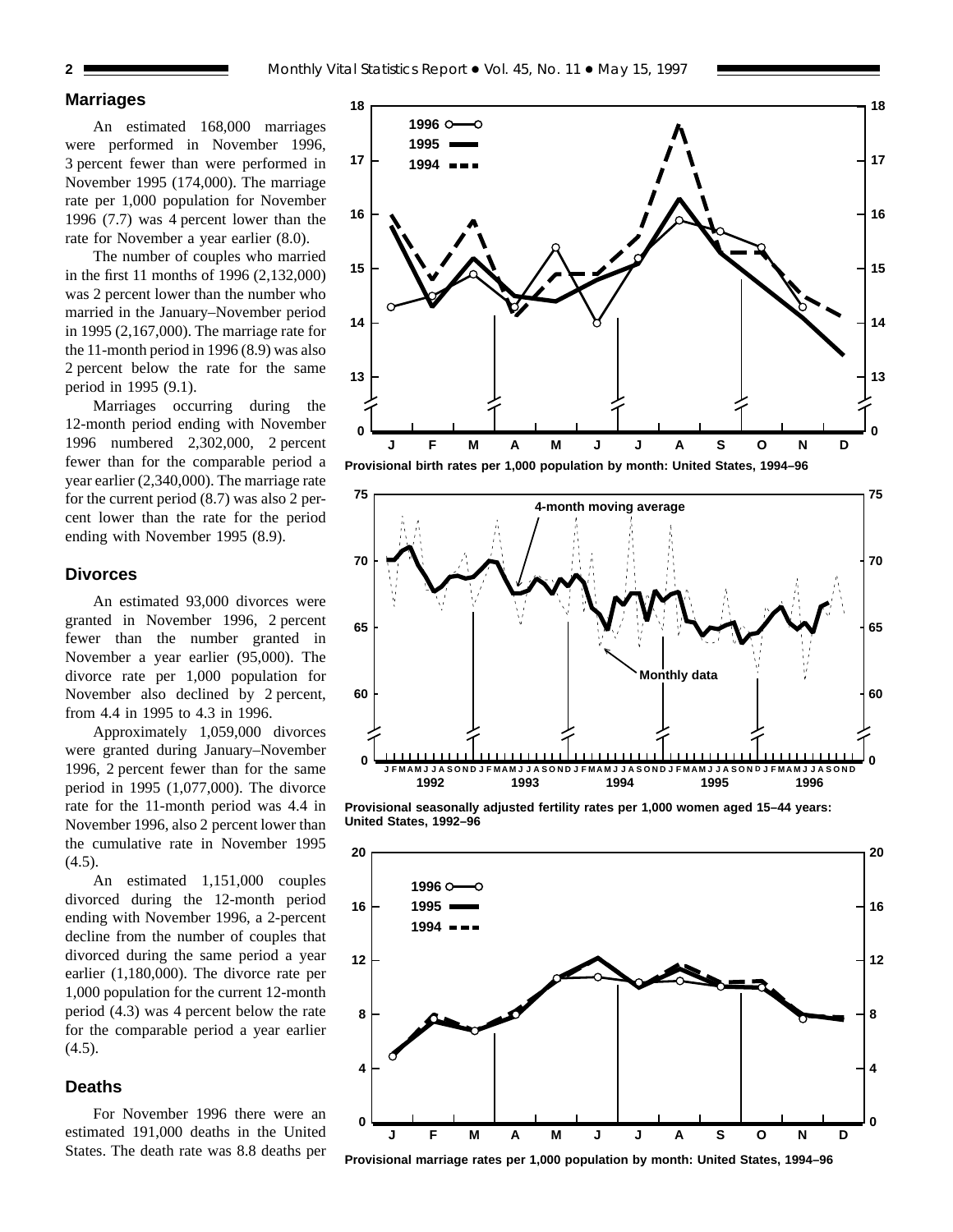1,000 population, 1 percent higher than the rate of 8.7 for November a year earlier. Among the 191,000 deaths for November 1996 were 2,300 deaths at ages under 1 year.

According to provisional statistics, there were 2,108,000 deaths during the first 11 months of 1996, less than 1 percent fewer than the number estimated for January–November 1995 (2,112,000). The death rate, 8.7 per 1,000 population, was 1 percent lower than the rate for January–November 1995 (8.8). Among the 2,108,000 deaths for January–November 1996 were 25,900 deaths at ages under 1 year, yielding an infant mortality rate of 7.2 per 1,000 live births. This rate was 4 percent lower than the rate of 7.5 for the first 11 months of 1995.

The death rate for the 12 months ending with November 1996 was 8.7 deaths per 1,000 population, 1 percent lower than the rate for the comparable 12-month period a year earlier (8.8). The infant mortality rate for this 12-month period was 7.2 per 1,000 live births, 5 percent lower than the rate of 7.6 for the 12 months ending with November 1995.

*Current Mortality Sample, 12 months ending with October 1996*—The provisional death rate for the 12 months ending with October 1996 was 869.3 per 100,000 population, 1 percent lower than the rate of 875.1 for the 12-month period ending October 1995. The provisional ageadjusted death rate for the 12-month period ending with October 1996 was 492.5 per 100,000 U.S. standard population, 2 percent lower than the rate of 503.0 for the 12-month period ending with October 1995. The age-adjusted death rates control for changes and variations in the age composition of the population; therefore, they are better indicators than crude rates for showing changes in mortality risk over time and for showing differences between race-sex groups within the population. Among the race-sex groups, the estimated age-adjusted death rates decreased for white males, black males, and black females. By age the death rate for the total population decreased for the age groups: 1–4 years, 25–34 years, 35–44 years, 45–54 years, and 75–84 years. The death rate increased for the age group 5–14 years.



**Provisional death rates per 1,000 population by month: United States, 1994–96**



**Provisional infant mortality rates per 1,000 live births by month: United States, 1994–96**



**Provisional birth rates per 1,000 population for successive 12-month periods ending with month indicated: United States, 1992–96**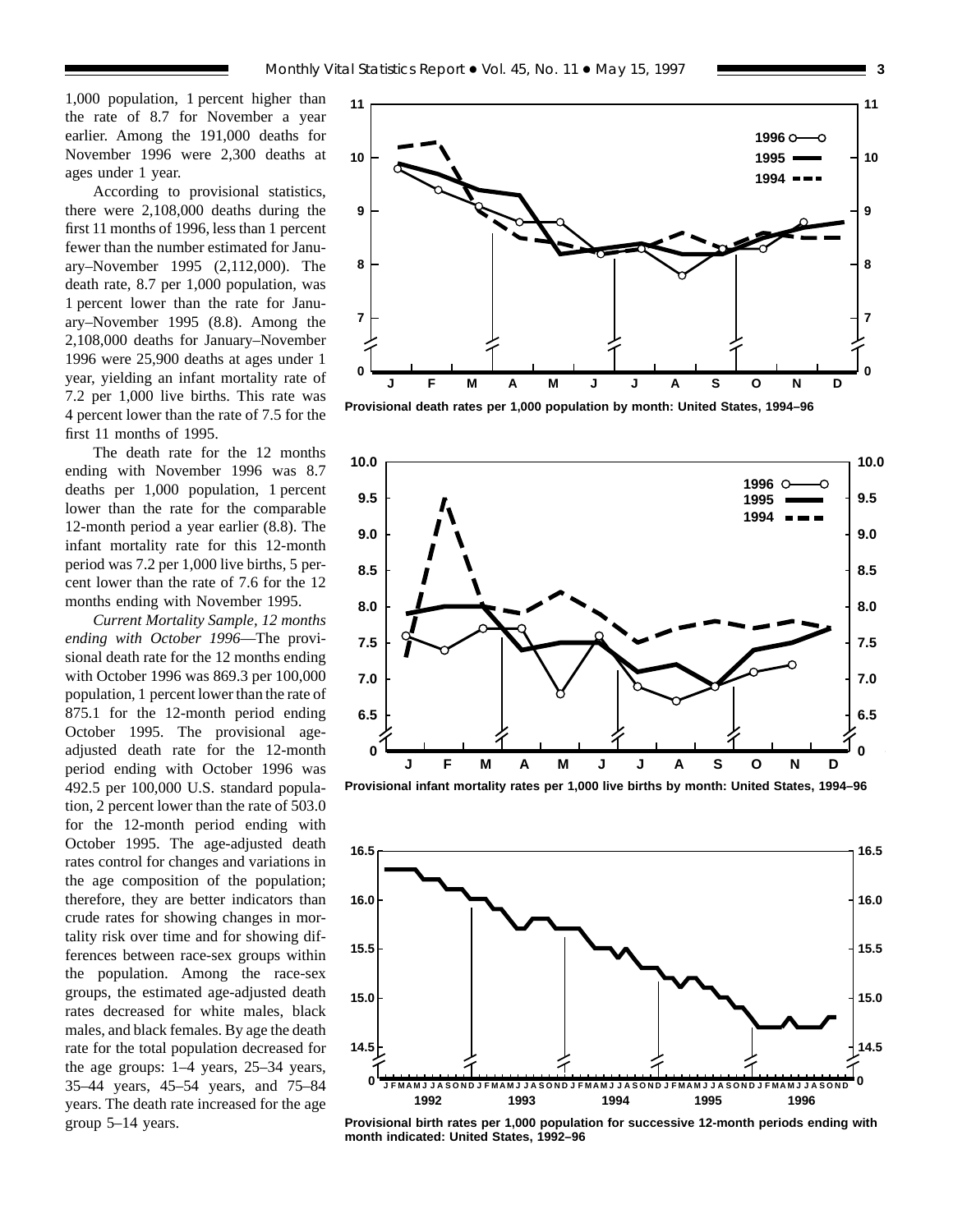Among the major causes of death, the estimated death rate decreased between the two successive 12-month periods for Atherosclerosis, Chronic liver disease and cirrhosis, and Human immunodeficiency virus infection. The death rate increased between the two successive 12-month periods for Alzheimer's disease. The increase for Alzheimer's disease may reflect changes in diagnostic practices rather than real increases in mortality from this cause.

The death rate for injury by firearms for the 12 months ending with October 1996 was 13.2 per 100,000 population, 4 percent lower than the rate of 13.7 for the comparable 12-month period a year earlier.

The infant mortality rate for the 12 months ending with October 1996 was 728.2 per 100,000 live births, 4 percent lower than the rate of 757.5 for the same 12-month period a year earlier. For infants under 28 days of age, the 12-month rate ending October 1996 was 478.4, compared with a rate of 483.6 for the 12-month period a year earlier. The change in the mortality rate for infants under 28 days of age was not statistically significant. The infant mortality rate for infants aged 28 days to 11 months was 249.7, 8 percent lower than the rate of 272.5 for the 12-month period a year earlier. Among causes of infant death, changes in the infant mortality rate between the two successive 12-month periods were not statistically significant.



**Provisional marriage rates per 1,000 population for successive 12-month periods ending with month indicated: United States, 1992–96**



**Provisional divorce rates per 1,000 population for successive 12-month periods ending with month indicated: United States, 1992–96**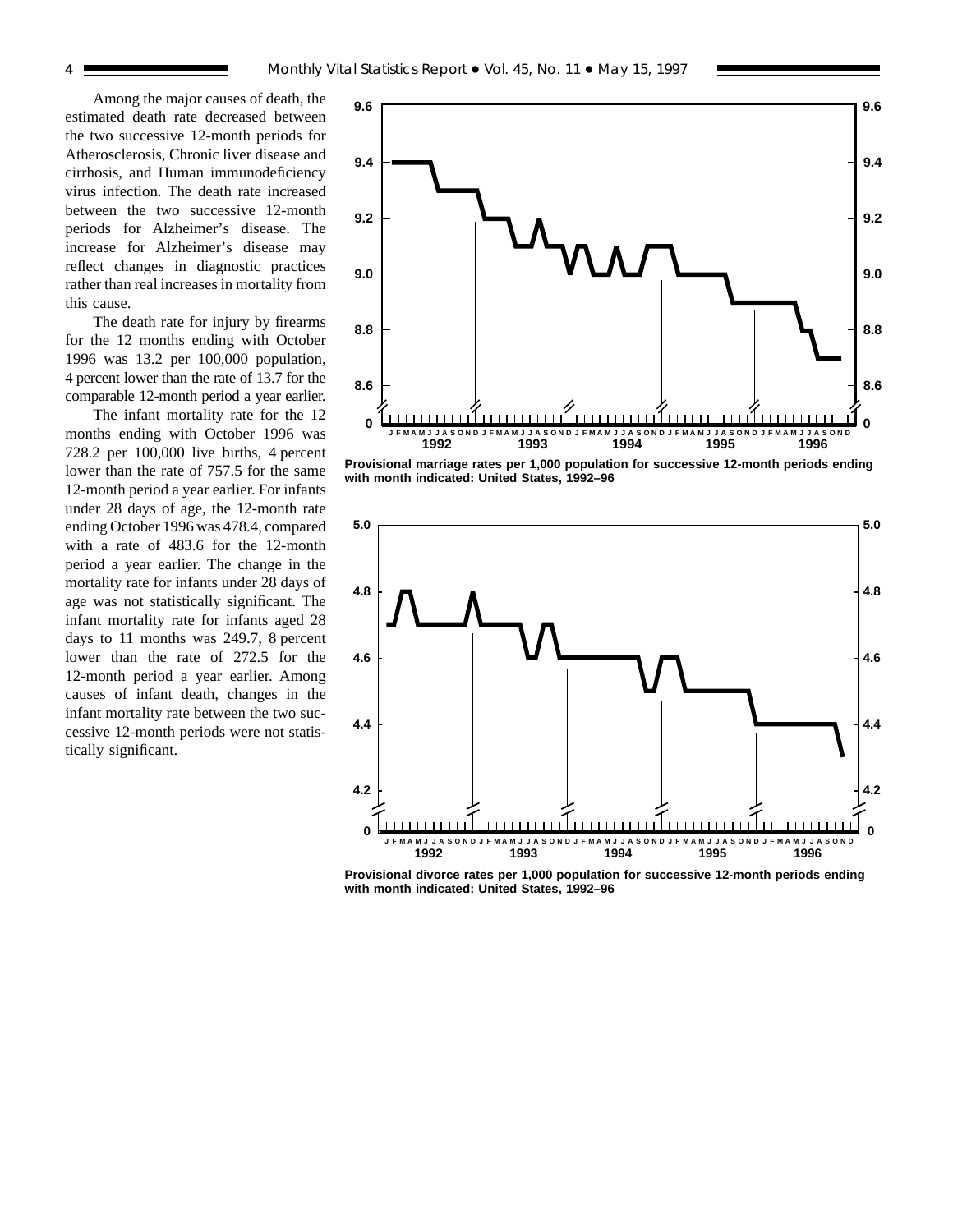



**Provisional death rates per 1,000 population for successive 12-month periods ending with month indicated: United States, 1992–96**



**Provisional infant mortality rates per 1,000 live births for successive 12-month periods ending with month indicated: United States, 1992–96**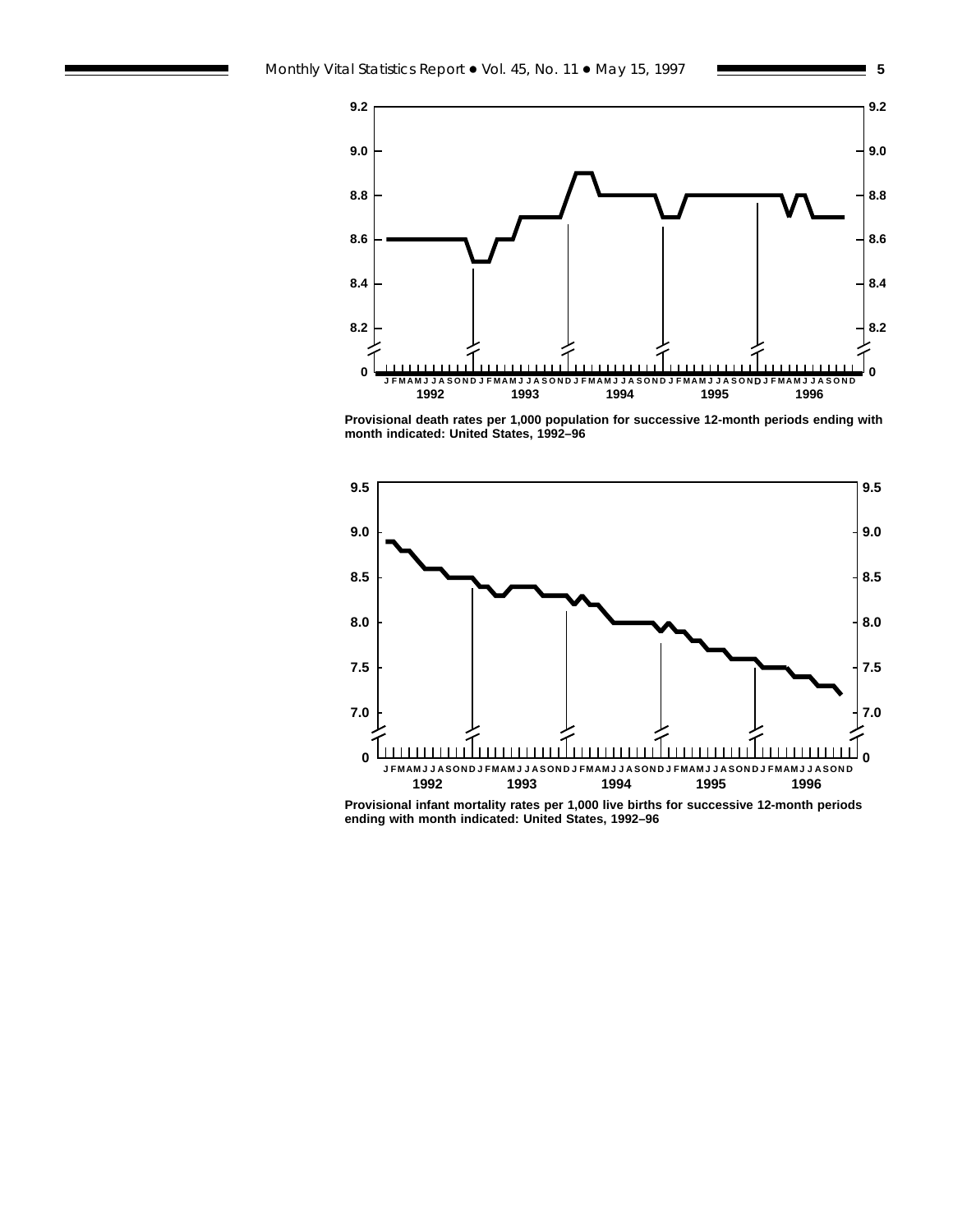#### **Table 1. Provisional number of live births, marriages, divorces, deaths, and infant deaths and rates, by month: United States, January 1995–November 1996**

[Data are provisional and are subject to monthly reporting variation; see [Technical notes\]](#page-16-0)

|                                       |               |                                 | Live births                              |                                     |         | <b>Marriages</b>                |         | <b>Divorces</b>                 |         | Deaths                          |        | Infant deaths                    |
|---------------------------------------|---------------|---------------------------------|------------------------------------------|-------------------------------------|---------|---------------------------------|---------|---------------------------------|---------|---------------------------------|--------|----------------------------------|
|                                       |               |                                 | Rate per 1,000 women<br>aged 15-44 years |                                     |         |                                 |         |                                 |         |                                 |        |                                  |
| Period                                | <b>Number</b> | Rate per<br>1,000<br>population | Unadjusted                               | Seasonally<br>adjusted <sup>1</sup> | Number  | Rate per<br>1,000<br>population | Number  | Rate per<br>1,000<br>population | Number  | Rate per<br>1,000<br>population | Number | Rate per<br>1,000<br>live births |
| 1995:                                 |               |                                 |                                          |                                     |         |                                 |         |                                 |         |                                 |        |                                  |
| January $\ldots$ , $\ldots$           | 350.000       | 15.8                            | 69.4                                     | 72.8                                | 111,000 | 5.1                             | 96,000  | 4.3                             | 220,000 | 9.9                             | 2,700  | 7.9                              |
| February                              | 287.000       | 14.3                            | 63.1                                     | 64.3                                | 146,000 | 7.5                             | 89,000  | 4.4                             | 194,000 | 9.7                             | 2,400  | 8.0                              |
| March                                 | 338.000       | 15.2                            | 67.1                                     | 68.0                                | 148.000 | 6.8                             | 98.000  | 4.4                             | 208.000 | 9.4                             | 2,700  | 8.0                              |
| April<br>.                            | 313.000       | 14.5                            | 64.1                                     | 65.8                                | 165,000 | 7.9                             | 98,000  | 4.6                             | 200.000 | 9.3                             | 2,300  | 7.4                              |
| May<br>.                              | 321,000       | 14.4                            | 63.5                                     | 64.0                                | 238,000 | 10.7                            | 103,000 | 4.6                             | 184,000 | 8.2                             | 2,500  | 7.5                              |
| June<br>.                             | 318,000       | 14.8                            | 65.2                                     | 63.8                                | 263,000 | 12.2                            | 104,000 | 4.8                             | 180,000 | 8.3                             | 2,400  | 7.5                              |
| July<br>.                             | 337.000       | 15.1                            | 66.6                                     | 64.0                                | 224.000 | 10.0                            | 97,000  | 4.4                             | 188.000 | 8.4                             | 2,400  | 7.1                              |
| August $\ldots$ , $\ldots$ , $\ldots$ | 364,000       | 16.3                            | 72.1                                     | 68.0                                | 254,000 | 11.4                            | 99,000  | 4.4                             | 184,000 | 8.2                             | 2,400  | 7.2                              |
| September                             | 331,000       | 15.3                            | 67.6                                     | 63.7                                | 219,000 | 10.1                            | 99,000  | 4.6                             | 178,000 | 8.2                             | 2,200  | 6.9                              |
| October                               | 328,000       | 14.7                            | 64.9                                     | 65.2                                | 224,000 | 10.0                            | 98,000  | 4.4                             | 190,000 | 8.5                             | 2,500  | 7.4                              |
| November                              | 306,000       | 14.1                            | 62.6                                     | 64.6                                | 174,000 | 8.0                             | 95,000  | 4.4                             | 188,000 | 8.7                             | 2,300  | 7.5                              |
| December                              | 300,000       | 13.4                            | 59.3                                     | 61.6                                | 169,000 | 7.6                             | 92,000  | 4.1                             | 197,000 | 8.8                             | 2,400  | 7.7                              |
| 1996:                                 |               |                                 |                                          |                                     |         |                                 |         |                                 |         |                                 |        |                                  |
| January                               | 320,000       | 14.3                            | 63.4                                     | 66.6                                | 105,000 | 4.9                             | 96,000  | 4.3                             | 220,000 | 9.8                             | 2,400  | 7.6                              |
| February                              | 304.000       | 14.5                            | 64.5                                     | 65.8                                | 155.000 | 7.7                             | 85.000  | 4.1                             | 197.000 | 9.4                             | 2,300  | 7.4                              |
| March                                 | 333.000       | 14.9                            | 66.1                                     | 67.0                                | 147.000 | 6.8                             | 93,000  | 4.2                             | 204,000 | 9.1                             | 2,500  | 7.7                              |
| April<br>.                            | 309,000       | 14.3                            | 63.3                                     | 65.0                                | 168,000 | 8.0                             | 94,000  | 4.3                             | 192,000 | 8.8                             | 2,400  | 7.7                              |
| May<br>.                              | 344.000       | 15.4                            | 68.2                                     | 68.7                                | 240.000 | 10.7                            | 103.000 | 4.6                             | 197.000 | 8.8                             | 2,300  | 6.8                              |
| June<br>.                             | 304,000       | 14.0                            | 62.2                                     | 61.0                                | 235,000 | 10.8                            | 104,000 | 4.8                             | 179,000 | 8.2                             | 2,300  | 7.6                              |
| July<br>.                             | 342,000       | 15.2                            | 67.8                                     | 65.1                                | 233,000 | 10.4                            | 100,000 | 4.5                             | 186,000 | 8.3                             | 2,300  | 6.9                              |
| August $\ldots$ ,                     | 356.000       | 15.9                            | 70.6                                     | 66.7                                | 237,000 | 10.5                            | 100,000 | 4.5                             | 176,000 | 7.8                             | 2,200  | 6.7                              |
| September                             | 342,000       | 15.7                            | 69.9                                     | 65.8                                | 219,000 | 10.1                            | 92,000  | 4.2                             | 181,000 | 8.3                             | 2,300  | 6.9                              |
| October<br>1.1.1.1.1.1                | 347,000       | 15.4                            | 68.8                                     | 69.0                                | 225,000 | 10.0                            | 98,000  | 4.4                             | 186,000 | 8.3                             | 2,500  | 7.1                              |
| November<br>and a state of            | 312,000       | 14.3                            | 63.9                                     | 65.9                                | 168,000 | 7.7                             | 93,000  | 4.3                             | 191,000 | 8.8                             | 2,300  | 7.2                              |

<sup>1</sup>The method of seasonal adjustment, developed by the U.S. Bureau of the Census, is described in *The X-11 Variant of the Census Method II Seasonal Adjustment Program*, Technical Paper<br>No. 15 (1967 revision).

NOTE: Figures include all revisions received from the States and, therefore, may differ from those previously published.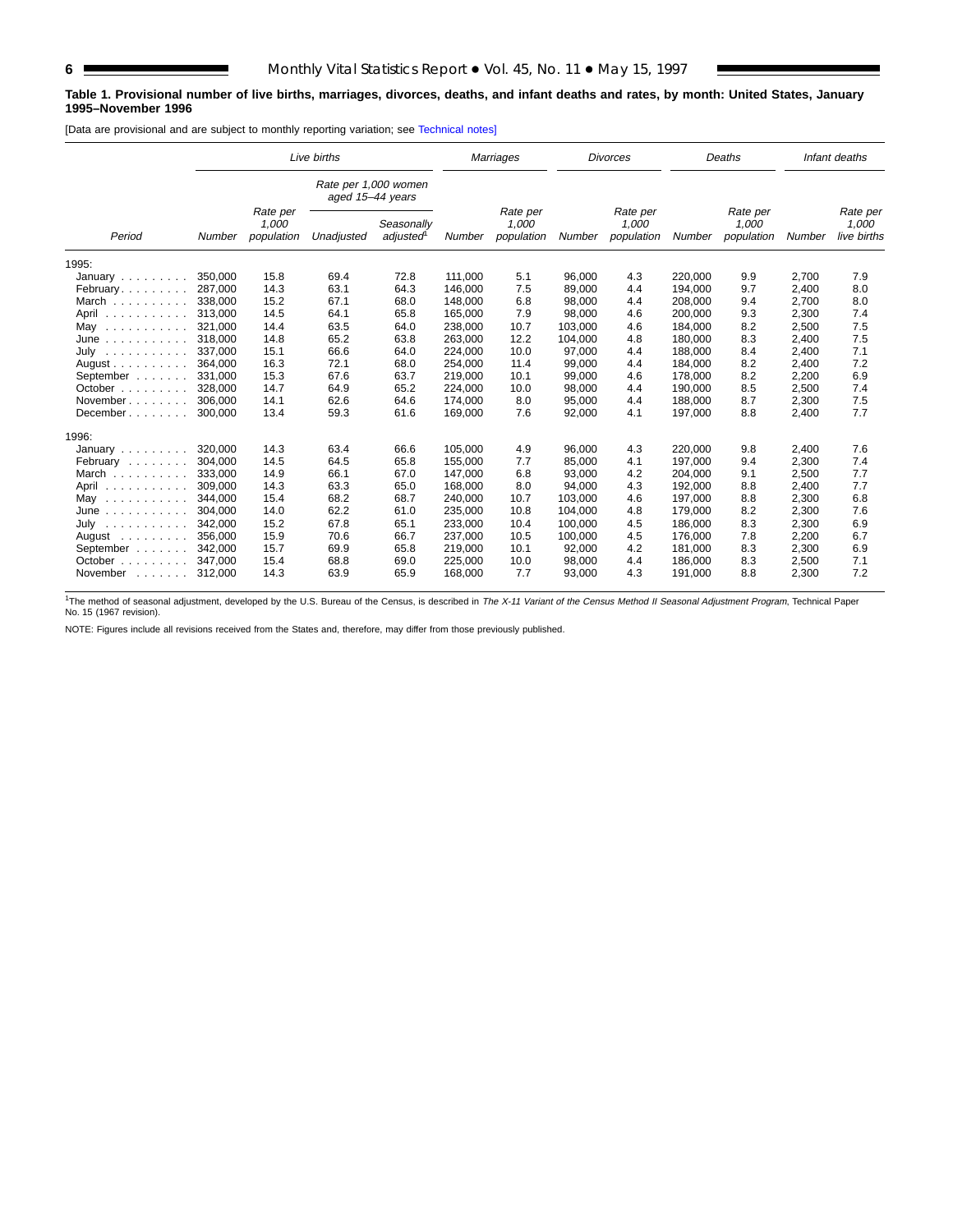#### <span id="page-6-0"></span>**Table 2. Provisional number of live births and deaths: Each division and State, November 1995 and 1996, and cumulative figures, 1994–96**

[Data are estimates by State of residence; see [Technical notes\]](#page-16-0)

|                                                           | Live births                                                       |                                                                   |                                                                             |                                                                             |                                                                             |                                                                   |                                                                   | Deaths                                                                      |                                                                             |                                                                             |  |  |  |
|-----------------------------------------------------------|-------------------------------------------------------------------|-------------------------------------------------------------------|-----------------------------------------------------------------------------|-----------------------------------------------------------------------------|-----------------------------------------------------------------------------|-------------------------------------------------------------------|-------------------------------------------------------------------|-----------------------------------------------------------------------------|-----------------------------------------------------------------------------|-----------------------------------------------------------------------------|--|--|--|
|                                                           | November                                                          |                                                                   |                                                                             | January-November                                                            |                                                                             |                                                                   | November                                                          |                                                                             | January-November                                                            |                                                                             |  |  |  |
| Area                                                      | 1996                                                              | 1995                                                              | 1996                                                                        | 1995                                                                        | 1994                                                                        | 1996                                                              | 1995                                                              | 1996                                                                        | 1995                                                                        | 1994                                                                        |  |  |  |
|                                                           | 10,442                                                            | 10,916                                                            | 171,933                                                                     | 158,150                                                                     | 160,317                                                                     | 9,760                                                             | 10,094                                                            | 106,900                                                                     | 109,642                                                                     | 106,481                                                                     |  |  |  |
| Maine                                                     | 943                                                               | 1,165                                                             | 12,551                                                                      | 13,053                                                                      | 13,141                                                                      | 930                                                               | 904                                                               | 10,024                                                                      | 10,944                                                                      | 10,228                                                                      |  |  |  |
| New Hampshire $\ldots \ldots \ldots \ldots \ldots \ldots$ | 1,115                                                             | 1,019                                                             | 13,041                                                                      | 13,739                                                                      | 13,610                                                                      | 752                                                               | 807                                                               | 8,313                                                                       | 8,269                                                                       | 8,266                                                                       |  |  |  |
|                                                           | 505                                                               | 614                                                               | 6,256                                                                       | 6,295                                                                       | 6,613                                                                       | 338                                                               | 485                                                               | 4,518                                                                       | 4,618                                                                       | 4,235                                                                       |  |  |  |
| Massachusetts                                             | 3,311                                                             | 4,206                                                             | 87,998                                                                      | 70,728                                                                      | 76,989                                                                      | 4,456                                                             | 4,945                                                             | 49,457                                                                      | 51,251                                                                      | 49,502                                                                      |  |  |  |
|                                                           | 923                                                               | 944                                                               | 11,459                                                                      | 11,659                                                                      | 12,346                                                                      | 850                                                               | 759                                                               | 8,545                                                                       | 8,697                                                                       | 8,459                                                                       |  |  |  |
|                                                           | 3,645                                                             | 2,968                                                             | 40,628                                                                      | 42,676                                                                      | 37,618                                                                      | 2,434                                                             | 2,194                                                             | 26,043                                                                      | 25,863                                                                      | 25,791                                                                      |  |  |  |
|                                                           | 38,958                                                            | 39,071                                                            | 483,565                                                                     | 493,045                                                                     | 505.115                                                                     | 28,556                                                            | 29,984                                                            | 332,012                                                                     | 339,814                                                                     | 337,821                                                                     |  |  |  |
|                                                           | 22,274                                                            | 20,187                                                            | 248,965                                                                     | 244.089                                                                     | 254,576                                                                     | 11,961                                                            | 12,852                                                            | 149,223                                                                     | 154,687                                                                     | 154,214                                                                     |  |  |  |
|                                                           | 8,276                                                             | 6,752                                                             | 97,224                                                                      | 107,685                                                                     | 105,169                                                                     | 5,734                                                             | 6,254                                                             | 65,515                                                                      | 68,357                                                                      | 66,295                                                                      |  |  |  |
| Pennsylvania                                              | 8,408                                                             | 12,132                                                            | 137,376                                                                     | 141,271                                                                     | 145,370                                                                     | 10,861                                                            | 10,878                                                            | 117,274                                                                     | 116,770                                                                     | 117,312                                                                     |  |  |  |
| East North Central                                        | 49,420                                                            | 48,115                                                            | 564,203                                                                     | 574,453                                                                     | 592,480                                                                     | 33,097                                                            | 32,849                                                            | 350,828                                                                     | 360,359                                                                     | 361,195                                                                     |  |  |  |
|                                                           | 12,650                                                            | 12,797                                                            | 141,434                                                                     | 143,004                                                                     | 148,997                                                                     | 9,721                                                             | 9,153                                                             | 95,363                                                                      | 96,425                                                                      | 97,048                                                                      |  |  |  |
|                                                           | 6,693                                                             | 6,305                                                             | 64,322                                                                      | 75,534                                                                      | 76,297                                                                      | 4,244                                                             | 4,359                                                             | 43,303                                                                      | 47,742                                                                      | 48,979                                                                      |  |  |  |
|                                                           | 15,105                                                            | 14,150                                                            | 169,525                                                                     | 170,609                                                                     | 173,499                                                                     | 8,836                                                             | 8,910                                                             | 95,457                                                                      | 98,837                                                                      | 97,985                                                                      |  |  |  |
|                                                           | 9,987                                                             | 9,587                                                             | 127,301                                                                     | 123,216                                                                     | 130,071                                                                     | 6,969                                                             | 7,002                                                             | 75,878                                                                      | 76,546                                                                      | 76,311                                                                      |  |  |  |
| North Dakota. $\ldots \ldots \ldots \ldots \ldots \ldots$ | 4,985<br>18,566<br>4,788<br>3,357<br>4,923<br>619<br>712<br>1,616 | 5,276<br>19,810<br>5,018<br>2,620<br>5,593<br>630<br>792<br>1,687 | 61,621<br>235,225<br>58,688<br>34,840<br>67,890<br>7,723<br>9,149<br>21,315 | 62,090<br>234,340<br>58,053<br>31,604<br>69,459<br>7,937<br>9,918<br>21,254 | 63,616<br>232,313<br>59,338<br>33,003<br>69,996<br>7,902<br>9,769<br>20,875 | 3,327<br>12,816<br>2,969<br>1,840<br>4,031<br>479<br>504<br>1,208 | 3,425<br>13,825<br>3,135<br>2,112<br>4,253<br>503<br>676<br>1,310 | 40,827<br>152,515<br>33,433<br>23,662<br>48,709<br>5,313<br>5,804<br>13,809 | 40,809<br>154,150<br>33,831<br>22,901<br>50,230<br>5,499<br>6,367<br>13,831 | 40,872<br>156,125<br>33,246<br>24,124<br>51,914<br>5,669<br>6,287<br>13,348 |  |  |  |
| Nebraska<br>Delaware<br>Maryland<br>District of Columbia  | 2,551<br>54,494<br>653<br>5,416<br>673<br>7,560                   | 3,470<br>52,414<br>842<br>4,705<br>689<br>10,283                  | 35,620<br>607,409<br>9,240<br>67,014<br>7,566<br>81,848                     | 36,115<br>601,585<br>9,276<br>66,072<br>8,256<br>85,188                     | 31,430<br>606,443<br>9,577<br>65,172<br>8,998<br>86,704                     | 1,785<br>34,523<br>513<br>3,229<br>505<br>4,323                   | 1,836<br>36,839<br>493<br>3,717<br>571<br>4,601                   | 21,785<br>401,856<br>5,809<br>38,165<br>5,519<br>47,752                     | 21,491<br>400,057<br>5,600<br>37,541<br>6,059<br>48,345                     | 21,537<br>393,053<br>5,680<br>35,704<br>6,287<br>49,277                     |  |  |  |
|                                                           | 1,674                                                             | 1,444                                                             | 18,584                                                                      | 19,416                                                                      | 19,743                                                                      | 1,399                                                             | 1,632                                                             | 17,356                                                                      | 18,202                                                                      | 18,461                                                                      |  |  |  |
|                                                           | 10,352                                                            | 7,240                                                             | 99,072                                                                      | 94,033                                                                      | 93,798                                                                      | 5,154                                                             | 5,513                                                             | 60,283                                                                      | 59,459                                                                      | 59,054                                                                      |  |  |  |
|                                                           | 4,015                                                             | 4,726                                                             | 47,082                                                                      | 46,515                                                                      | 47,408                                                                      | 3,071                                                             | 3,260                                                             | 31,214                                                                      | 30,136                                                                      | 29,236                                                                      |  |  |  |
|                                                           | 7,682                                                             | 8,500                                                             | 104,107                                                                     | 105,012                                                                     | 101,518                                                                     | 4,411                                                             | 4,646                                                             | 54,031                                                                      | 53,234                                                                      | 52,053                                                                      |  |  |  |
|                                                           | 16,469                                                            | 13,985                                                            | 172,896                                                                     | 167,817                                                                     | 173,525                                                                     | 11,918                                                            | 12,406                                                            | 141,727                                                                     | 141,481                                                                     | 137,301                                                                     |  |  |  |
|                                                           | 20,146                                                            | 19,084                                                            | 209,770                                                                     | 207,567                                                                     | 211,819                                                                     | 13,214                                                            | 12,795                                                            | 143,828                                                                     | 145,673                                                                     | 143,267                                                                     |  |  |  |
|                                                           | 4,881                                                             | 4,013                                                             | 48,850                                                                      | 47,514                                                                      | 47,997                                                                      | 2,849                                                             | 3,124                                                             | 34,339                                                                      | 35,461                                                                      | 34,579                                                                      |  |  |  |
|                                                           | 6,277                                                             | 8,418                                                             | 66,813                                                                      | 69,255                                                                      | 69,450                                                                      | 4,829                                                             | 4,163                                                             | 45,948                                                                      | 46,843                                                                      | 45,091                                                                      |  |  |  |
|                                                           | 5,166                                                             | 4,432                                                             | 56,595                                                                      | 56,527                                                                      | 55,790                                                                      | 3,377                                                             | 3,245                                                             | 39,125                                                                      | 38,605                                                                      | 39,003                                                                      |  |  |  |
|                                                           | 3,822                                                             | 2,221                                                             | 37,512                                                                      | 34,271                                                                      | 38,582                                                                      | 2,159                                                             | 2,263                                                             | 24,416                                                                      | 24,764                                                                      | 24,594                                                                      |  |  |  |
|                                                           | 35,702                                                            | 35,110                                                            | 440,851                                                                     | 444,172                                                                     | 436,291                                                                     | 16,834                                                            | 18,672                                                            | 219.591                                                                     | 218,580                                                                     | 219,296                                                                     |  |  |  |
| Arkansas                                                  | 2,644                                                             | 3,418                                                             | 32,821                                                                      | 31,535                                                                      | 31,943                                                                      | 1,958                                                             | 2,484                                                             | 23,388                                                                      | 23,671                                                                      | 24,551                                                                      |  |  |  |
|                                                           | 5,183                                                             | 4,641                                                             | 61,132                                                                      | 61,870                                                                      | 63,163                                                                      | 2,552                                                             | 2,906                                                             | 36,810                                                                      | 36,109                                                                      | 37,254                                                                      |  |  |  |
|                                                           | 3,602                                                             | 3,312                                                             | 41,826                                                                      | 42,820                                                                      | 41,625                                                                      | 2,697                                                             | 2,811                                                             | 30,354                                                                      | 30,016                                                                      | 29,785                                                                      |  |  |  |
| $Texas1$                                                  | 24,273                                                            | 23,739                                                            | 305,072                                                                     | 307,947                                                                     | 299,560                                                                     | 9,627                                                             | 10,471                                                            | 129,039                                                                     | 128,784                                                                     | 127,706                                                                     |  |  |  |
|                                                           | 213,736                                                           | 19,037                                                            | <sup>2</sup> 162,229                                                        | 224,595                                                                     | 224,431                                                                     | 26,598                                                            | 9,998                                                             | <sup>2</sup> 75,123                                                         | 105,192                                                                     | 104,031                                                                     |  |  |  |
|                                                           | 801                                                               | 883                                                               | 9,973                                                                       | 10,291                                                                      | 10,097                                                                      | 611                                                               | 603                                                               | 7,045                                                                       | 6,971                                                                       | 6,766                                                                       |  |  |  |
|                                                           | 1,326                                                             | 1,470                                                             | 17,300                                                                      | 16,269                                                                      | 16,008                                                                      | 703                                                               | 682                                                               | 7,911                                                                       | 7,754                                                                       | 7,773                                                                       |  |  |  |
|                                                           | 461                                                               | 480                                                               | 5,686                                                                       | 5,839                                                                       | 6,002                                                                       | 296                                                               | 308                                                               | 3,263                                                                       | 3,400                                                                       | 3,234                                                                       |  |  |  |
|                                                           | 3,417                                                             | 3,851                                                             | 43,863                                                                      | 46,340                                                                      | 50,056                                                                      | 1,928                                                             | 2,212                                                             | 23,301                                                                      | 23,067                                                                      | 22,261                                                                      |  |  |  |
|                                                           | 2,316                                                             | 2,132                                                             | 25,092                                                                      | 24,996                                                                      | 25,777                                                                      | 1,005                                                             | 1,262                                                             | 11,483                                                                      | 11,565                                                                      | 11,178                                                                      |  |  |  |
|                                                           | $\sim$ $\sim$ $\sim$                                              | 5,805                                                             | $- - -$                                                                     | 65,657                                                                      | 61,296                                                                      | $\sim$ $\sim$ $\sim$                                              | 3,080                                                             | - - -                                                                       | 31,616                                                                      | 32,476                                                                      |  |  |  |
|                                                           | 3,000                                                             | 2,527                                                             | 38,020                                                                      | 35,632                                                                      | 35,458                                                                      | 1,016                                                             | 922                                                               | 10,207                                                                      | 9,787                                                                       | 9,584                                                                       |  |  |  |
|                                                           | 2,415                                                             | 1,889                                                             | 22,295                                                                      | 19,571                                                                      | 19,737                                                                      | 1,039                                                             | 929                                                               | 11,913                                                                      | 11,032                                                                      | 10,759                                                                      |  |  |  |
|                                                           | 65,900                                                            | 61,960                                                            | 651,975                                                                     | 655,865                                                                     | 678,284                                                                     | 33,014                                                            | 22,537                                                            | 288,862                                                                     | 277,439                                                                     | 274,865                                                                     |  |  |  |
|                                                           | 5,649                                                             | 5,997                                                             | 73,879                                                                      | 72,329                                                                      | 73,269                                                                      | 2,010                                                             | 3,644                                                             | 36,528                                                                      | 36,668                                                                      | 35,401                                                                      |  |  |  |
|                                                           | 3,430                                                             | 3,374                                                             | 40,984                                                                      | 40,391                                                                      | 39,090                                                                      | 2,230                                                             | 2,230                                                             | 25,568                                                                      | 25,781                                                                      | 25,334                                                                      |  |  |  |
|                                                           | 54,326                                                            | 50,435                                                            | 510,921                                                                     | 516,859                                                                     | 537,007                                                                     | 27,909                                                            | 15,845                                                            | 217,313                                                                     | 205,844                                                                     | 205,316                                                                     |  |  |  |
|                                                           | 896                                                               | 640                                                               | 9,270                                                                       | 9,436                                                                       | 11,258                                                                      | 258                                                               | 217                                                               | 2,230                                                                       | 2,249                                                                       | 2,199                                                                       |  |  |  |
|                                                           | 1,599                                                             | 1,514                                                             | 16,921                                                                      | 16,850                                                                      | 17,660                                                                      | 607                                                               | 601                                                               | 7,223                                                                       | 6,897                                                                       | 6,615                                                                       |  |  |  |
|                                                           | 5,382                                                             | 5,518                                                             | 55,465                                                                      | 61,160                                                                      | $\sim$ $\sim$ $\sim$                                                        | $  -$                                                             | $- - -$                                                           | $\sim$ $\sim$ $\sim$                                                        | $\sim$ $\sim$ $\sim$                                                        | $\sim$ $\sim$ $\sim$                                                        |  |  |  |

- - - Data not available.

1Figures include adjustments for varying lengths of reporting periods; see [Technical notes.](#page-16-0)

2Excludes figures for State(s) shown below as not available.

3Data for Puerto Rico are not included in U.S. total figures.

NOTES: Figures include all revisions received from the States. Cumulative figures for the current year reflect revisions received for previous months, and figures for earlier years may differ from those previously published.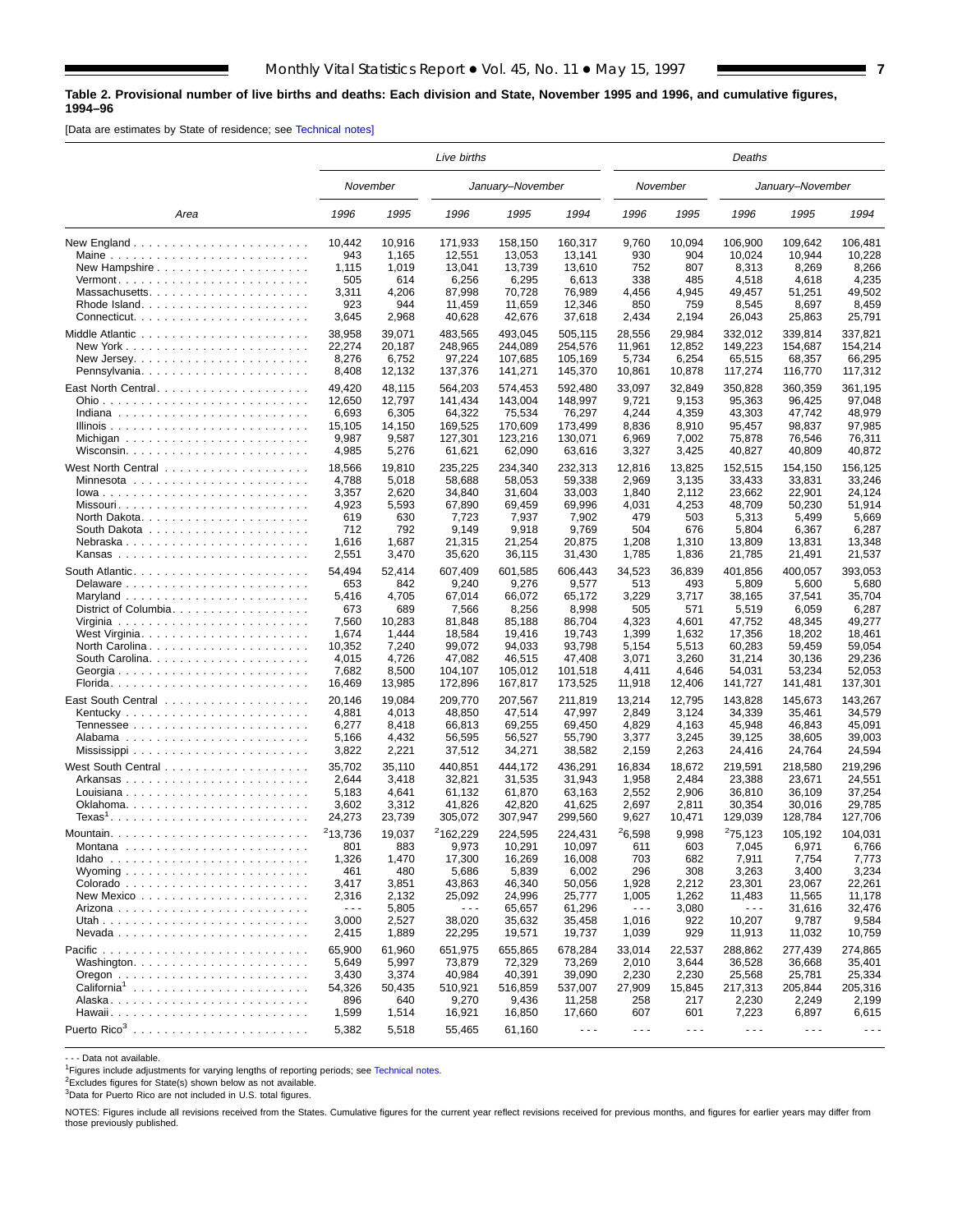#### **Table 3. Provisional number of marriages and divorces: Each division and State, November 1995 and 1996, and cumulative figures, 1994–96**

[By State of occurrence. Number of events reported; see [Technical notes.](#page-16-0) Divorces include reported annulments]

|                                                                       | Marriages            |                      |                      |                      |                      |                      |                      | Divorces                                                                                                                                                                                                                                                                                                                                                                                     |                      |                      |  |  |  |  |
|-----------------------------------------------------------------------|----------------------|----------------------|----------------------|----------------------|----------------------|----------------------|----------------------|----------------------------------------------------------------------------------------------------------------------------------------------------------------------------------------------------------------------------------------------------------------------------------------------------------------------------------------------------------------------------------------------|----------------------|----------------------|--|--|--|--|
|                                                                       |                      | November             |                      | January-November     |                      |                      | November             |                                                                                                                                                                                                                                                                                                                                                                                              | January-November     |                      |  |  |  |  |
| Area                                                                  | 1996                 | 1995                 | 1996                 | 1995                 | 1994                 | 1996                 | 1995                 | 1996                                                                                                                                                                                                                                                                                                                                                                                         | 1995                 | 1994                 |  |  |  |  |
| New England $\ldots \ldots \ldots \ldots \ldots \ldots \ldots \ldots$ | 17,715               | 9,053                | 180,193              | 93,405               | 98,635               | 3,462                | 3,027                | 36,114                                                                                                                                                                                                                                                                                                                                                                                       | 36,386               | 36,033               |  |  |  |  |
|                                                                       | $\sim$ $\sim$ $\sim$ | 679                  | $\sim$ $\sim$ $\sim$ | 10,370               | 9,924                | 325                  | 520                  | 4,551                                                                                                                                                                                                                                                                                                                                                                                        | 4,875                | 4,897                |  |  |  |  |
|                                                                       | 1,104                | 971                  | 9,232                | 8,966                | 9,243                | 609                  | 456                  | 4,513                                                                                                                                                                                                                                                                                                                                                                                        | 4,582                | 4,632                |  |  |  |  |
|                                                                       | 582                  | 719                  | 5,646                | 5,760                | 5,441                | 157                  | 170                  | 2,388                                                                                                                                                                                                                                                                                                                                                                                        | 2,566                | 2,143                |  |  |  |  |
| Massachusetts                                                         | 4,012                | 5,093                | 38,034               | 41,097               | 46,719               | 1,299                | 805                  | 12,126                                                                                                                                                                                                                                                                                                                                                                                       | 12,046               | 12,935               |  |  |  |  |
|                                                                       | 581                  | 491                  | 7,382                | 6,905                | 6,627                | 229                  | 278                  | 2,987                                                                                                                                                                                                                                                                                                                                                                                        | 3,368                | 2,961                |  |  |  |  |
|                                                                       | 1,436                | 1,100                | 19,899               | 20,307               | 20,681               | 843                  | 798                  | 9,549                                                                                                                                                                                                                                                                                                                                                                                        | 8,949                | 8,465                |  |  |  |  |
|                                                                       | 22.079               | 27,362               | 248,059              | 253,516              | 262,292              | 10,141               | 9,582                | 115,246                                                                                                                                                                                                                                                                                                                                                                                      | 110,478              | 110.340              |  |  |  |  |
|                                                                       | 10,716               | 15,900               | 135,143              | 134,915              | 142,043              | 4,546                | 4,691                | 56,894                                                                                                                                                                                                                                                                                                                                                                                       | 52,032               | 52,303               |  |  |  |  |
|                                                                       | 5,289                | 4,117                | 46,000               | 48,102               | 49,324               | 1,688                | 1,811                | 22,818                                                                                                                                                                                                                                                                                                                                                                                       | 22,414               | 21,885               |  |  |  |  |
|                                                                       | 6,074                | 7,345                | 66,916               | 70,499               | 70,925               | 3,907                | 3,080                | 35,534                                                                                                                                                                                                                                                                                                                                                                                       | 36,032               | 36,152               |  |  |  |  |
|                                                                       | 23,034               | 24,522               | 285,143              | 310,253              | 319,293              | <sup>1</sup> 10,907  | 11,410               | <sup>1</sup> 127,692                                                                                                                                                                                                                                                                                                                                                                         | 132,678              | <sup>1</sup> 135,849 |  |  |  |  |
|                                                                       | 6,039                | 6,693                | 76,422               | 84,261               | 85,600               | 3,547                | 3,873                | 39,851                                                                                                                                                                                                                                                                                                                                                                                       | 44,412               | 45,438               |  |  |  |  |
|                                                                       | 2,785                | 3,612                | 26,333               | 46,662               | 46,314               | $\sim$ $\sim$ $\sim$ | $\sim$ $\sim$ $\sim$ | .                                                                                                                                                                                                                                                                                                                                                                                            | $\sim$ $\sim$ $\sim$ |                      |  |  |  |  |
|                                                                       | 6,359                | 7,043                | 83,183               | 77,485               | 85,989               | 3,313                | 3,275                | 36,935                                                                                                                                                                                                                                                                                                                                                                                       | 35,644               | 38,675               |  |  |  |  |
|                                                                       | 5,507                | 4,817                | 64,588               | 67,037               | 66,704               | 2,668                | 2,938                | 35,075                                                                                                                                                                                                                                                                                                                                                                                       | 36,605               | 35,913               |  |  |  |  |
|                                                                       | 2,344                | 2,357                | 34,617               | 34,808               | 34,686               | 1,379                | 1,324                | 15,831                                                                                                                                                                                                                                                                                                                                                                                       | 16,017               | 15,823               |  |  |  |  |
|                                                                       |                      |                      |                      |                      |                      |                      |                      |                                                                                                                                                                                                                                                                                                                                                                                              |                      |                      |  |  |  |  |
|                                                                       | 10,845               | 9,790                | 139,263              | 137,293              | 136,195              | 5,657                | 6,366                | 67,942                                                                                                                                                                                                                                                                                                                                                                                       | 69,001               | 70,848               |  |  |  |  |
|                                                                       | 1,760                | 1,741                | 31,431               | 31,182               | 30,842               | 1,089                | 1,300                | 13,778                                                                                                                                                                                                                                                                                                                                                                                       | 14,308               | 14,532               |  |  |  |  |
|                                                                       | 2,807                | 1,572                | 22,634               | 20,972               | 21,326               | 882                  | 768                  | 9,139                                                                                                                                                                                                                                                                                                                                                                                        | 9,590                | 10,186               |  |  |  |  |
|                                                                       | 2,993                | 3,702                | 42,761               | 42,044               | 41,062               | 1,939                | 2,251                | 23,818                                                                                                                                                                                                                                                                                                                                                                                       | 24,215               | 24,727               |  |  |  |  |
|                                                                       | 387                  | 279                  | 4,829                | 4,325                | 4,531                | 189                  | 165                  | 2,122                                                                                                                                                                                                                                                                                                                                                                                        | 2,026                | 1,989                |  |  |  |  |
|                                                                       | 328                  | 379                  | 6,299                | 6,864                | 7,051                | 201                  | 219                  | 2,502                                                                                                                                                                                                                                                                                                                                                                                        | 2,621                | 2,752                |  |  |  |  |
| Nebraska                                                              | 964                  | 789                  | 11,865               | 11,495               | 11,610               | 537                  | 607                  | 5,640                                                                                                                                                                                                                                                                                                                                                                                        | 5,800                | 5,945                |  |  |  |  |
|                                                                       | 1,606                | 1,328                | 19,444               | 20,411               | 19,773               | 820                  | 1,056                | 10,943                                                                                                                                                                                                                                                                                                                                                                                       | 10,441               | 10,717               |  |  |  |  |
|                                                                       | 33,441               | 34,160               | 405,539              | 410,234              | 407,105              | 118,778              | 18,000               | 1204,253                                                                                                                                                                                                                                                                                                                                                                                     | 207,422              | 212,431              |  |  |  |  |
|                                                                       | 422                  | 413                  | 4,895                | 4,991                | 4,718                | 235                  | 277                  | 3,122                                                                                                                                                                                                                                                                                                                                                                                        | 3,388                | 3,164                |  |  |  |  |
|                                                                       | 3,200                | 2,796                | 38,374               | 39,299               | 39,717               | 1,259                | 772                  | 14,386                                                                                                                                                                                                                                                                                                                                                                                       | 13,103               | 15,556               |  |  |  |  |
| District of Columbia                                                  | 648                  | 841                  | 2,478                | 2,645                | 2,593                | $\sim$ $\sim$ $\sim$ | 302                  | $  -$                                                                                                                                                                                                                                                                                                                                                                                        | 1,631                | 2,046                |  |  |  |  |
|                                                                       | 5,096                | 4,967                | 60,277               | 63,166               | 64,124               | 2,358                | 2,607                | 25,646                                                                                                                                                                                                                                                                                                                                                                                       | 26,072               | 26,876               |  |  |  |  |
|                                                                       | 857                  | 840                  | 10,311               | 10,529               | 9,812                | 863                  | 768                  | 7,120                                                                                                                                                                                                                                                                                                                                                                                        | 8,299                | 8,294                |  |  |  |  |
| North Carolina                                                        | 4,789                | 4,365                | 56,580               | 57,188               | 47,082               | 2,686                | 2,615                | 32,772                                                                                                                                                                                                                                                                                                                                                                                       | 34,208               | 33,699               |  |  |  |  |
|                                                                       | 2,742                | 2,761                | 39,324               | 40,932               | 47,582               | 1,177                | 1,134                | 14,157                                                                                                                                                                                                                                                                                                                                                                                       | 13,608               | 14,114               |  |  |  |  |
| Georgia                                                               | 4,760                | 4,661                | 55,967               | 57,651               | 57,537               | 3,194                | 2,525                | 33,583                                                                                                                                                                                                                                                                                                                                                                                       | 33,843               | 34,225               |  |  |  |  |
|                                                                       | 10,927               | 12,516               | 137,333              | 133,833              | 133,940              | 7,006                | 7,000                | 73,467                                                                                                                                                                                                                                                                                                                                                                                       | 73,270               | 74,457               |  |  |  |  |
|                                                                       | 17,177               | 13,993               | 177,749              | 177,094              | 171,930              | 7,012                | 7,137                | 90,379                                                                                                                                                                                                                                                                                                                                                                                       | 88,244               | 90,245               |  |  |  |  |
|                                                                       |                      |                      |                      |                      |                      | 1,428                | 1,806                |                                                                                                                                                                                                                                                                                                                                                                                              | 21,084               | 20,752               |  |  |  |  |
|                                                                       | 3,540                | 3,415                | 40,313               | 43,410<br>75,957     | 43,610               |                      |                      | 19,616                                                                                                                                                                                                                                                                                                                                                                                       |                      | 31,449               |  |  |  |  |
|                                                                       | 7,345                | 5,495                | 74,339               |                      | 71,202               | 2,680                | 2,631                | 31,769                                                                                                                                                                                                                                                                                                                                                                                       | 31,224               |                      |  |  |  |  |
|                                                                       | 4,645                | 3,190                | 43,820               | 38,317               | 36,518               | 1,791                | 1,967                | 24,272                                                                                                                                                                                                                                                                                                                                                                                       | 24,119               | 24,508               |  |  |  |  |
|                                                                       | 1,647                | 1,893                | 19,277               | 19,410               | 20,600               | 1,113                | 733                  | 14,722                                                                                                                                                                                                                                                                                                                                                                                       | 11,817               | 13,536               |  |  |  |  |
|                                                                       | 15,940               | 20,030               | 261,850              | 271,450              | 275,602              | 12,957               | 111,213              | 131,292                                                                                                                                                                                                                                                                                                                                                                                      | 128,060              | 129,253              |  |  |  |  |
| Arkansas                                                              | 3,207                | 3,077                | 32,607               | 33.036               | 35,150               | 1,526                | 1,406                | 13,639                                                                                                                                                                                                                                                                                                                                                                                       | 14,636               | 16,307               |  |  |  |  |
| Louisiana                                                             | 2,298                | 3,701                | 33,884               | 37,132               | 38,899               | $\sim$ $\sim$ $\sim$ | $\sim$ $\sim$ $\sim$ | .                                                                                                                                                                                                                                                                                                                                                                                            | $\sim$ $\sim$ $\sim$ |                      |  |  |  |  |
|                                                                       | 1,837                | 1,993                | 24,258               | 26,061               | 26,809               | 1,431                | 1,753                | 17,653                                                                                                                                                                                                                                                                                                                                                                                       | 20,191               | 19,921               |  |  |  |  |
| $Texas3$                                                              | 8,598                | 11,259               | 171,101              | 175,221              | 174,744              | $  -$                | 8,054                | $\sim$ $\sim$ $\sim$                                                                                                                                                                                                                                                                                                                                                                         | 93,233               | 93,025               |  |  |  |  |
|                                                                       | 18,945               | 19,224               | <sup>1</sup> 129,101 | 251,341              | 250,048              | 15,386               | 16,037               | 155,611                                                                                                                                                                                                                                                                                                                                                                                      | 169,045              | 163.765              |  |  |  |  |
|                                                                       | 268                  | 353                  | 6,187                | 6,292                | 6,513                | 295                  | 347                  | 3,889                                                                                                                                                                                                                                                                                                                                                                                        | 3,816                | 3,786                |  |  |  |  |
|                                                                       | 1,092                | 1,062                | 14,004               | 14,528               | 14,092               | 633                  | 553                  | 6,416                                                                                                                                                                                                                                                                                                                                                                                        | 6,223                | 6,502                |  |  |  |  |
|                                                                       | 292                  | 338                  | 4,561                | 4,605                | 4,453                | 221                  | 282                  | 2,833                                                                                                                                                                                                                                                                                                                                                                                        | 2,953                | 2,809                |  |  |  |  |
|                                                                       | 2,527                | 1,919                | 32,958               | 31,934               | 32,013               | $\sim$ $\sim$ $\sim$ | $\sim$ $\sim$ $\sim$ | $\sim$ $\sim$ $\sim$                                                                                                                                                                                                                                                                                                                                                                         | $\sim$ $\sim$ $\sim$ | $\sim$ $\sim$ $\sim$ |  |  |  |  |
| New Mexico <sup>4,5</sup>                                             | 1,015                | 1,107                | 14,703               | 13,926               | 11,321               | 927                  | 749                  | 10,155                                                                                                                                                                                                                                                                                                                                                                                       | 10,498               | 9,047                |  |  |  |  |
|                                                                       | 2,654                | 3,212                | 36,197               | 35,663               | 33,341               | 2,282                | 2,295                | 23,917                                                                                                                                                                                                                                                                                                                                                                                       | 25,418               | 21,360               |  |  |  |  |
|                                                                       | 1,097                | 1,659                | 20,491               | 20,395               | 18,902               | 1,028                | 723                  | 8,401                                                                                                                                                                                                                                                                                                                                                                                        | 8,232                | 8,398                |  |  |  |  |
|                                                                       | $\sim$ $\sim$ $\sim$ | 9,574                | $  -$                | 123,998              | 129,413              | $- - -$              | 1,088                | $\frac{1}{2} \frac{1}{2} \frac{1}{2} \frac{1}{2} \frac{1}{2} \frac{1}{2} \frac{1}{2} \frac{1}{2} \frac{1}{2} \frac{1}{2} \frac{1}{2} \frac{1}{2} \frac{1}{2} \frac{1}{2} \frac{1}{2} \frac{1}{2} \frac{1}{2} \frac{1}{2} \frac{1}{2} \frac{1}{2} \frac{1}{2} \frac{1}{2} \frac{1}{2} \frac{1}{2} \frac{1}{2} \frac{1}{2} \frac{1}{2} \frac{1}{2} \frac{1}{2} \frac{1}{2} \frac{1}{2} \frac{$ | 11,905               |                      |  |  |  |  |
|                                                                       |                      |                      |                      |                      |                      |                      |                      |                                                                                                                                                                                                                                                                                                                                                                                              |                      |                      |  |  |  |  |
|                                                                       | 30,653               | 24,573               | 287,262              | 266,953              | 272,540              | 15,253               | 15,639               | 146,009                                                                                                                                                                                                                                                                                                                                                                                      | 149,246              | 149,885              |  |  |  |  |
|                                                                       | 3,606                | 2,311                | 36,500               | 39,444               | 38,785               | 2,860                | 3,720                | 25,015                                                                                                                                                                                                                                                                                                                                                                                       | 27,884               | 27,676               |  |  |  |  |
|                                                                       | 1,618                | 1,588                | 23,717               | 24,228               | 23,511               | 1,601                | 1,043                | 14,031                                                                                                                                                                                                                                                                                                                                                                                       | 13,713               | 14,844               |  |  |  |  |
|                                                                       | 23,354               | 18,710               | 204,166              | 180,906              | 188,630              | $\sim$ $\sim$ $\sim$ | $\sim$ $\sim$ $\sim$ | $\sim$ $\sim$ $\sim$                                                                                                                                                                                                                                                                                                                                                                         | $\sim$ $\sim$ $\sim$ | $\sim$ $\sim$ $\sim$ |  |  |  |  |
|                                                                       | 441                  | 401                  | 4,763                | 5,088                | 5,055                | 252                  | 395                  | 2,509                                                                                                                                                                                                                                                                                                                                                                                        | 2,747                | 3,051                |  |  |  |  |
|                                                                       | 1,634                | 1,563                | 18,116               | 17,287               | 16,559               | 540                  | 481                  | 4,454                                                                                                                                                                                                                                                                                                                                                                                        | 4,902                | 4,314                |  |  |  |  |
|                                                                       | $\sim$ $\sim$ $\sim$ | $\sim$ $\sim$ $\sim$ | $\sim$ $\sim$ $\sim$ | $\sim$ $\sim$ $\sim$ | $\sim$ $\sim$ $\sim$ | $\sim$ $\sim$ $\sim$ | $\sim$ $\sim$ $\sim$ | $\sim$ $\sim$ $\sim$                                                                                                                                                                                                                                                                                                                                                                         | $\sim$ $\sim$ $\sim$ | $\sim$ $\sim$ $\sim$ |  |  |  |  |

- - - Data not available.

 $1$ Excludes figures for State(s) shown below as not available.

<sup>2</sup>Figures for marriages are marriage licenses issued for some counties.

<sup>3</sup>Figures include adjustments for varying lengths of reporting periods; see [Technical notes.](#page-16-0)<br><sup>4</sup>Figures for marriages are marriage licenses issued.

5Figures for divorces include estimates for some counties.

6Data for Puerto Rico are not included in U.S. total figures.

NOTES: Figures include all revisions received from the States. Cumulative figures for the current year reflect revisions received for previous months, and figures for earlier years may differ from those previously published.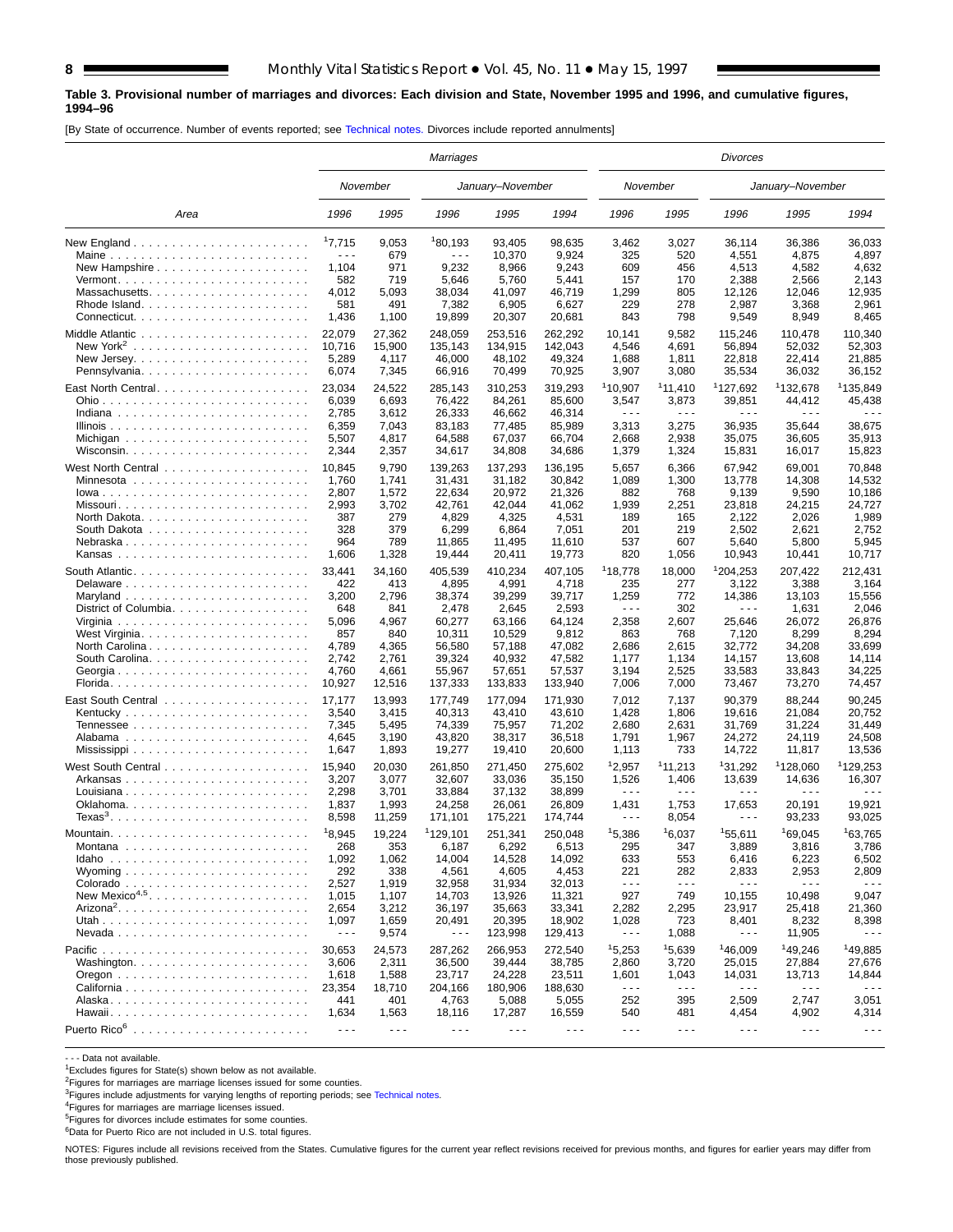#### <span id="page-8-0"></span>**Table 4. Provisional number of deaths under 1 year and infant mortality rates: Each division and State, 12 months ending with November 1995 and 1996**

[Data are estimates by State of residence. Figures should be interpreted with caution because of conversion of place of occurrence to place of residence; see [Technical](#page-16-0) [notes.](#page-16-0) Infant mortality rates are deaths under 1 year per 1,000 live births in specified area]

|                    | 12 months ending with November |                      |                      |             |  |  |  |  |  |  |  |
|--------------------|--------------------------------|----------------------|----------------------|-------------|--|--|--|--|--|--|--|
|                    | 1996                           |                      | 1995                 |             |  |  |  |  |  |  |  |
| Area               | Number                         | Rate                 | Number               | Rate        |  |  |  |  |  |  |  |
|                    | 953                            | 5.2                  | 941                  | 5.4         |  |  |  |  |  |  |  |
|                    | 61                             | 4.5                  | 78                   | 5.5         |  |  |  |  |  |  |  |
|                    | 76                             | 5.3                  | 69                   | 4.7         |  |  |  |  |  |  |  |
|                    | 54                             | 8.0                  | 41                   | 6.0         |  |  |  |  |  |  |  |
|                    | 412                            | 4.5                  | 408                  | 5.3         |  |  |  |  |  |  |  |
|                    | 69                             | 5.5                  | 87                   | 6.8         |  |  |  |  |  |  |  |
|                    | 281                            | 6.5                  | 258                  | 5.5         |  |  |  |  |  |  |  |
|                    | 3,717                          | 7.1                  | 3,990                | 7.4         |  |  |  |  |  |  |  |
|                    | 1,751                          | 6.5                  | 2,076                | 7.7         |  |  |  |  |  |  |  |
|                    | 841                            | 8.0                  | 779                  | 6.5         |  |  |  |  |  |  |  |
|                    | 1,125                          | 7.6                  | 1,135                | 7.4         |  |  |  |  |  |  |  |
|                    | 4,910                          | 8.0                  | 5,355                | 8.6         |  |  |  |  |  |  |  |
|                    | 1,196                          | 7.8                  | 1,312                | 8.4         |  |  |  |  |  |  |  |
|                    | 607                            | 8.3                  | 760                  | 9.2         |  |  |  |  |  |  |  |
|                    | 1,528                          | 8.3                  | 1,639                | 8.8         |  |  |  |  |  |  |  |
|                    | 1,074                          | 7.8                  | 1,139                | 8.6         |  |  |  |  |  |  |  |
|                    | 505                            | 7.6                  | 505                  | 7.5         |  |  |  |  |  |  |  |
| West North Central | 1,871                          | 7.3                  | 1,851                | 7.3         |  |  |  |  |  |  |  |
|                    | 420                            | 6.6                  | 394                  | 6.2         |  |  |  |  |  |  |  |
|                    | 229                            | 5.8                  | 248                  | 7.2         |  |  |  |  |  |  |  |
|                    | 579                            | 7.9                  | 589                  | 7.9         |  |  |  |  |  |  |  |
|                    | 35                             | 4.1                  | 49                   | 5.6         |  |  |  |  |  |  |  |
|                    | 52<br>204                      | 5.3<br>8.8           | 108<br>179           | 10.0<br>7.6 |  |  |  |  |  |  |  |
|                    | 352                            | 9.6                  | 284                  | 7.5         |  |  |  |  |  |  |  |
|                    |                                |                      |                      |             |  |  |  |  |  |  |  |
|                    | 5,472                          | 8.3                  | 5,637                | 8.6         |  |  |  |  |  |  |  |
|                    | 68<br>595                      | 6.8<br>8.1           | 73<br>661            | 7.3<br>9.1  |  |  |  |  |  |  |  |
|                    | 115                            | 13.9                 | 163                  | 18.3        |  |  |  |  |  |  |  |
|                    | 657                            | 7.6                  | 696                  | 7.4         |  |  |  |  |  |  |  |
|                    | 161                            | 8.0                  | 150                  | 7.1         |  |  |  |  |  |  |  |
|                    | 952                            | 8.9                  | 987                  | 9.7         |  |  |  |  |  |  |  |
|                    | 405                            | 8.0                  | 431                  | 8.6         |  |  |  |  |  |  |  |
|                    | 1,059                          | 9.4                  | 1,089                | 9.7         |  |  |  |  |  |  |  |
|                    | 1,460                          | 7.6                  | 1,387                | 7.5         |  |  |  |  |  |  |  |
|                    | 2,016                          | 8.9                  | 2,186                | 9.6         |  |  |  |  |  |  |  |
|                    | 400                            | 7.6                  | 407                  | 7.9         |  |  |  |  |  |  |  |
|                    | 590                            | 8.3                  | 745                  | 9.9         |  |  |  |  |  |  |  |
|                    | 627                            | 10.2                 | 623                  | 10.1        |  |  |  |  |  |  |  |
|                    | 399                            | 9.9                  | 411                  | 10.5        |  |  |  |  |  |  |  |
|                    | 3,382                          | 7.1                  | 3,514                | 7.3         |  |  |  |  |  |  |  |
|                    | 302                            | 8.5                  | 283                  | 8.3         |  |  |  |  |  |  |  |
|                    | 549                            | 8.2                  | 635                  | 9.5         |  |  |  |  |  |  |  |
|                    | 402                            | 9.0                  | 409                  | 8.7         |  |  |  |  |  |  |  |
|                    | 2,129                          | 6.4                  | 2,187                | 6.6         |  |  |  |  |  |  |  |
|                    | 21,168                         | <sup>2</sup> 6.6     | 1,631                | 6.7         |  |  |  |  |  |  |  |
| Montana            | 86                             | 7.9                  | 79                   | 7.0         |  |  |  |  |  |  |  |
|                    | 136                            | 7.2                  | 110                  | 6.2         |  |  |  |  |  |  |  |
|                    | 40                             | 6.5                  | 57                   | 9.2         |  |  |  |  |  |  |  |
|                    | 360                            | 7.6                  | 349                  | 6.9         |  |  |  |  |  |  |  |
| New Mexico         | 161<br>$ -$                    | 5.9<br>.             | 198                  | 7.3         |  |  |  |  |  |  |  |
|                    | 234                            | 5.7                  | 513<br>206           | 7.3<br>5.3  |  |  |  |  |  |  |  |
|                    | 151                            | 6.3                  | 119                  | 5.6         |  |  |  |  |  |  |  |
|                    |                                |                      |                      |             |  |  |  |  |  |  |  |
|                    | 4,217                          | 5.9                  | 4,337                | 6.1         |  |  |  |  |  |  |  |
|                    | 441                            | 5.5                  | 399                  | 5.1         |  |  |  |  |  |  |  |
|                    | 235                            | 5.4                  | 266                  | 6.1         |  |  |  |  |  |  |  |
|                    | 3,359<br>78                    | 6.0<br>7.9           | 3,485<br>70          | 6.2<br>6.8  |  |  |  |  |  |  |  |
|                    | 104                            | 5.6                  | 117                  | 6.3         |  |  |  |  |  |  |  |
|                    |                                |                      |                      |             |  |  |  |  |  |  |  |
|                    | $- - -$                        | $\sim$ $\sim$ $\sim$ | $\sim$ $\sim$ $\sim$ | $- - -$     |  |  |  |  |  |  |  |

- - - Data not available.

<sup>1</sup>Figures include adjustments for varying lengths of reporting periods; see [Technical notes.](#page-16-0)

2Excludes figures for States shown below as not available.

3Data for Puerto Rico are not included in U.S. total figures.

NOTES: Figures include all revisions received from the States. Figures for the current year reflect revisions received for previous months, and figures for earlier years may differ from those previously published.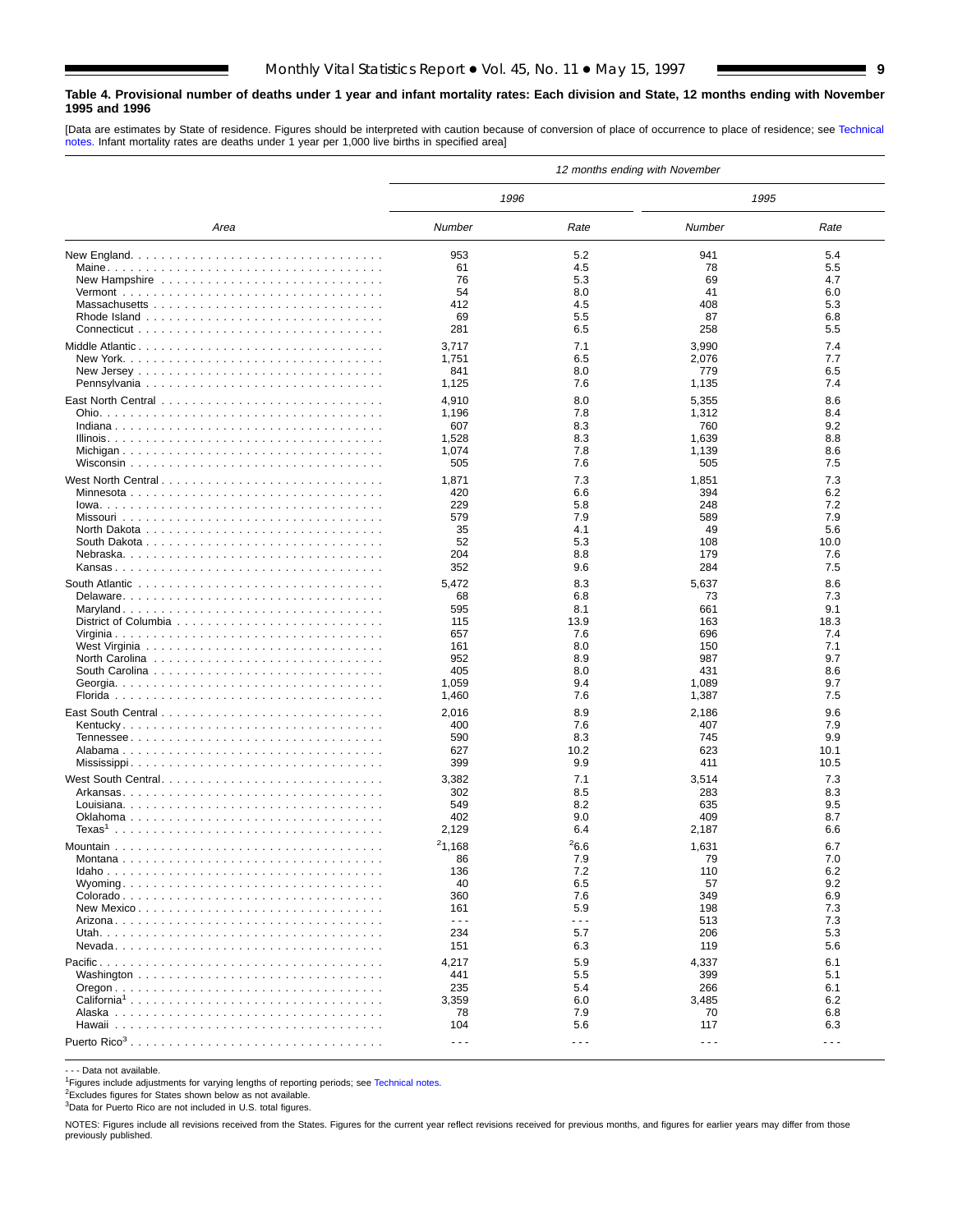#### <span id="page-9-0"></span>**Table 5. Provisional number of deaths and death rates, by age, race, and sex, and age-adjusted death rates by race and sex: United States, October 1995 and 1996, cumulative figures 1995 and 1996, and 12 months ending with October 1995 and 1996**

[Data are provisional, estimated from a 10-percent sample of deaths. Age-specific rates on an annual basis per 100,000 population in specified group; age-adjusted rates per<br>100,000 U.S. standard population; see Technical n

|                                           | October              |                |                |                |                                               |                      | January–October  |                    | 12 months ending with October |                    |                      |                    |  |
|-------------------------------------------|----------------------|----------------|----------------|----------------|-----------------------------------------------|----------------------|------------------|--------------------|-------------------------------|--------------------|----------------------|--------------------|--|
|                                           |                      | 1996           |                | 1995           | 1996                                          |                      | 1995             |                    | 1996                          |                    | 1995                 |                    |  |
| Age, race, and sex                        | Number               | Rate           | Number         | Rate           | Number                                        | Rate                 | Number           | Rate               | Number                        | Rate               | Number               | Rate               |  |
| All races, both sexes <sup>1</sup>        |                      |                |                |                |                                               |                      |                  |                    |                               |                    |                      |                    |  |
| All ages                                  | 186,000              | 826.3          | 190,000        | 848.1          | 1,917,000                                     | 868.5                | 1,924,000        | 880.3              | 2,302,000                     | 869.3              | 2,296,000            | 875.1              |  |
| Under 1 year                              |                      |                |                |                | 23,600                                        | <sup>2</sup> 736.3   | 24,500           | <sup>2</sup> 765.9 | 28,400                        | <sup>2</sup> 735.4 | 29,500               | <sup>2</sup> 767.4 |  |
| $1-4$ years $\ldots$                      | 3,430                | 69.7           | 3,630          | 74.0           | 5,010                                         | 38.5                 | 5,700            | 43.4               | 6,050                         | 38.8               | 6,810                | 43.1               |  |
| $5-14$ years $\ldots$ .                   |                      |                |                |                | 7,430                                         | 23.1                 | 6,650            | 20.9               | 9,010                         | 23.4               | 7,940                | 20.9               |  |
| 15-24 years.                              | 3,030                | 99.4           | 3,190          | 104.5          | 28,370                                        | 94.7                 | 28,980           | 96.9               | 33,940                        | 94.5               | 35,120               | 97.7               |  |
| 25-34 years.<br>35-44 years.              | 3,940<br>7,570       | 115.6<br>205.7 | 4,980<br>8,390 | 144.1<br>231.1 | 43,990<br>80,400                              | 130.5<br>223.5       | 49,010<br>85,380 | 143.9<br>241.7     | 53,250<br>97,670              | 131.5<br>226.3     | 58,830<br>101,340    | 143.8<br>239.1     |  |
| 45-54 years.                              | 12,360               | 446.4          | 12,000         | 448.7          | 118,580                                       | 441.8                | 120,000          | 465.3              | 141,740                       | 441.2              | 142,640              | 461.7              |  |
| 55-64 years.                              | 18,830               | 1,037.6        | 20,080         | 1,116.1        | 194,520                                       | 1,095.3              | 195,880          | 1,113.7            | 233,080                       | 1,094.7            | 234,170              | 1,109.5            |  |
| 65-74 years.                              | 38,750               | 2,453.6        | 38,930         | 2,443.5        | 396,880                                       | 2,547.2              | 401,310          | 2,569.6            | 474,520                       | 2,537.8            | 477,800              | 2,548.4            |  |
| 75–84 years.                              | 52,220               | 5,354.2        | 52,740         | 5,532.0        | 546,570<br>5,759.7                            |                      | 543,160          | 5,867.5            | 654,980<br>5,759.6            |                    | 649,880              | 5,856.4            |  |
| 85 years and over                         | 45,890               | 14,390.4       | 45,770         | 14,712.1       | 470,800<br>15,189.6                           |                      | 462,660          | 15,364.3           | 566,400                       | 15,254.5           | 550,520              | 15,258.3           |  |
| Not stated                                | 20                   | $\cdots$       | 70             | $\cdots$       | 810<br>$\sim$ $\sim$                          |                      | 880              | $\cdots$           | 950                           | $\sim$ .           | 1,040                | $\cdots$           |  |
| Age-adjusted rate <sup>3</sup>            | $\sim$ $\sim$ $\sim$ | 469.3          | $\sim$ .       | 489.3          | $\sim$ $\sim$                                 | 492.3                | $\sim$ .         | 505.4              | $\sim 10$                     | 492.5              | $\ldots$             | 503.0              |  |
| All races, male <sup>1</sup>              |                      |                |                |                |                                               |                      |                  |                    |                               |                    |                      |                    |  |
| All ages                                  | 93,540               | 850.3          | 97,520         | 892.5          | 968,800<br>898.6                              |                      | 978,040          | 916.3              | 1,162,530                     | 898.9              | 1,164,660            | 909.2              |  |
| Under 1 year $\ldots \ldots$              |                      |                |                |                | 12,920<br><sup>2</sup> 786.6<br>2,850<br>42.9 |                      | 2828.9<br>13,580 |                    | 15,660                        | 2792.9             | 16,430               | 2834.0             |  |
| $1-4$ years                               | 2,050                | 81.3           | 2,150          | 85.6           |                                               |                      | 3,280            | 49.1               | 3,420                         | 42.9               | 3,910                | 48.4               |  |
| 5–14 years<br>$15 - 24$ years.            | 2,330                | 149.6          | 2,490          | 159.8          | 4,420<br>21,430                               | 26.8<br>140.2        | 4,050<br>22,090  | 25.0<br>144.7      | 5,390<br>25,780               | 27.3<br>140.7      | 4,700<br>26,890      | 24.1<br>146.6      |  |
| 25-34 years.                              | 2,840                | 166.9          | 3,660          | 212.0          | 31,200                                        | 185.4                | 35,720           | 209.8              | 37,870                        | 187.2              | 42,920               | 209.9              |  |
| 35-44 years.                              | 5,030                | 275.4          | 5,620          | 312.0          | 54,650                                        | 306.1                | 59,050           | 337.0              | 66,490                        | 310.5              | 70,000               | 333.0              |  |
| 45–54 years.                              | 7,480                | 552.9          | 7,660          | 586.3          | 74,940                                        | 571.6                | 75,820           | 601.8              | 89,920                        | 573.0              | 90,070               | 596.8              |  |
| 55-64 years.                              | 11,750               | 1,360.3        | 11,990         | 1,401.9        | 117,200                                       | 1,386.9              | 117,380          | 1,404.6            | 140,280                       | 1,384.8            | 140,360              | 1,399.7            |  |
| 65-74 years.                              | 21,320               | 3,026.9        | 22,660         | 3,198.7        | 223,990                                       | 3,226.4              | 229,370          | 3,306.0            | 268,610                       | 3,224.6            | 272,110              | 3,266.6            |  |
| 75–84 years.                              | 25,400               | 6,624.3        | 25,950         | 6,996.6        | 268,370                                       | 7,219.8              | 266,520          | 7,428.1            | 321,000                       | 7,207.0            | 317,430              | 7,383.8            |  |
| 85 years and over                         | 15,310               | 16,972.5       | 15,290         | 17,580.8       | 156,290                                       | 17,888.2             | 150,610          | 17,898.1           | 187,480                       | 17,923.5           | 179,200              | 17,760.2           |  |
| Not stated                                | 20                   | $\cdots$       | 50             | $\cdots$       | 540                                           | $\sim$ $\sim$ $\sim$ | 560              | $\cdots$           | 630                           | $\sim$ .           | 650                  | $\ldots$           |  |
| Age-adjusted rate <sup>3</sup> $\ldots$ . | $\sim 10$            | 594.5          | $\cdots$       | 633.4          | $\sim 10$                                     | 627.0                | $\sim$ .         | 649.2              | $\ldots$                      | 627.9              | $\sim 10$            | 644.9              |  |
| All races, female <sup>1</sup>            |                      |                |                |                |                                               |                      |                  |                    |                               |                    |                      |                    |  |
| All ages                                  | 92,530               | 803.4          | 92,250         | 805.7          | 948,150                                       | 839.8                | 946,050          | 845.7              | 1,137,410                     | 839.9              | 1,130,920            | 842.3              |  |
| Under 1 year                              |                      |                |                |                | 10,670                                        | 2681.6               | 10,900           | 2697.4             | 12,710                        | 2675.0             | 13,060               | <sup>2</sup> 695.1 |  |
| $1-4$ years $\ldots$                      | 1,380                | 57.4           | 1,480          | 61.8           | 2,160                                         | 34.0                 | 2,420            | 37.7               | 2,630                         | 34.5               | 2,900                | 37.6               |  |
| $5 - 14$ years                            |                      |                |                |                | 3,010                                         | 19.2                 | 2,590            | 16.9               | 3,620                         | 19.2               | 3,240                | 17.5               |  |
| 15–24 years. $\ldots$                     | 710                  | 47.6           | 700            | 46.8           | 6,940                                         | 47.3                 | 6,890            | 47.0               | 8,160                         | 46.4               | 8,230                | 46.8               |  |
| 25-34 years.                              | 1,100                | 64.5<br>137.0  | 1,330          | 76.9<br>151.4  | 12,790                                        | 75.8<br>142.1        | 13,290           | 78.1               | 15,380                        | 75.9<br>143.3      | 15,910               | 77.8<br>146.7      |  |
| 35-44 years.<br>45–54 years.              | 2,540<br>4,880       | 344.6          | 2,770<br>4,340 | 317.3          | 25,760<br>43,640                              | 317.9                | 26,330<br>44,170 | 147.9<br>334.9     | 31,170<br>51,820              | 315.4              | 31,340<br>52,570     | 332.7              |  |
| 55-64 years.                              | 7,090                | 745.5          | 8,090          | 857.3          | 77,320                                        | 830.7                | 78,500           | 850.6              | 92,800                        | 831.3              | 93,810               | 846.8              |  |
| 65-74 years.                              | 17,430               | 1,992.3        | 16,260         | 1,837.7        | 172,880                                       | 2.001.7              | 171,940          | 1.981.0            | 205,910                       | 1,986.0            | 205,690              | 1,973.8            |  |
| 75–84 years.                              | 26,830               | 4,533.0        | 26,790         | 4,598.8        | 278,200                                       | 4,820.0              | 276,640          | 4,879.9            | 333,990                       | 4,827.8            | 332,460              | 4,890.6            |  |
| 85 years and over                         | 30,580               | 13,371.9       | 30,490         | 13,608.6       | 314,510                                       | 14,129.4             | 312,050          | 14,379.7           | 378,910                       | 14,207.3           | 371,330              | 14,276.4           |  |
| Not stated<br>.                           |                      |                | 20             |                | 270                                           |                      | 320              |                    | 320                           |                    | 380                  |                    |  |
| Age-adjusted rate <sup>3</sup> $\ldots$ . | $\sim$ $\sim$ $\sim$ | 364.3          | $\sim$ $\sim$  | 369.1          | $\sim$                                        | 380.2                | $\sim$ $\sim$    | 385.7              | $\sim$ $\sim$ $\sim$          | 379.5              | $\sim$ $\sim$ $\sim$ | 384.5              |  |
| White                                     |                      |                |                |                |                                               |                      |                  |                    |                               |                    |                      |                    |  |
| All ages                                  | 159,380              | 855.0          | 163,500        | 880.9          | 1,648,850                                     | 901.6                | 1,652,710        | 910.8              | 1,978,180                     | 901.7              | 1,972,890            | 905.9              |  |
| Under 1 year $\ldots \ldots$              | 2,400                | 61.7           | 2,750          | 70.8           | 15,400<br>3,380                               | 2616.6<br>33.0       | 16,250<br>3,930  | 2649.5<br>37.9     | 18,580<br>4,090               | 2617.3<br>33.3     | 19,510<br>4,610      | 2647.3<br>37.0     |  |
| $1-4$ years<br>5–14 years $\ldots$        |                      |                |                |                | 5,300                                         | 20.8                 | 4,840            | 19.2               | 6,540                         | 21.4               | 5,730                | 19.0               |  |
| $15 - 24$ years.                          | 2,190                | 90.2           | 2,320          | 95.3           | 20,020                                        | 83.9                 | 20,480           | 85.7               | 24,060                        | 84.1               | 24,450               | 85.2               |  |
| 25-34 years.                              | 2,750                | 99.3           | 3,430          | 121.6          | 30,980                                        | 113.0                | 34,600           | 124.2              | 37,220                        | 112.9              | 41,760               | 124.8              |  |
| 35-44 years.                              | 5,370                | 175.5          | 6,030          | 199.5          | 57,850                                        | 193.2                | 60,650           | 206.1              | 70,180                        | 195.4              | 72,150               | 204.4              |  |
| 45-54 years.                              | 9,630                | 407.9          | 9,330          | 408.3          | 90,470                                        | 394.9                | 92,160           | 417.7              | 108,280                       | 394.9              | 109,570              | 414.6              |  |
| 55–64 years.                              | 14,990               | 957.7          | 16,220         | 1,044.0        | 157,770                                       | 1,029.5              | 158,780          | 1,044.4            | 189,130                       | 1,029.3            | 190,170              | 1,042.1            |  |
| 65-74 years.                              | 33,300               | 2,384.6        | 33,610         | 2,379.8        | 344,290                                       | 2,496.2              | 346,070          | 2,497.2            | 411,670                       | 2,486.7            | 412,480              | 2,479.1            |  |
| 75–84 years                               | 46,800               | 5,292.5        | 47,560         | 5,502.4        | 490,740                                       | 5,703.4              | 488,370          | 5,818.0            | 588,050                       | 5,703.7            | 584,950              | 5,812.9            |  |
| 85 years and over<br>Not stated           | 41,930               | 14,441.2       | 42,170         | 14,901.5       | 432,050                                       | 15,318.9             | 425,890          | 15,540.7           | 519,670                       | 15,379.4           | 506,700              | 15,429.4           |  |
|                                           | 20                   | $\sim$ $\sim$  | 60             | $\sim$ $\sim$  | 590                                           | $\sim$ $\sim$        | 680              | $\sim$ $\sim$      | 710                           | $\sim$ $\sim$      | 800                  |                    |  |
| Age-adjusted rate <sup>3</sup>            | $\sim$ $\sim$        | 443.7          | $\sim$ .       | 465.3          | $\sim$ $\sim$                                 | 466.8                | $\sim$ $\sim$    | 477.8              | $\sim$ $\sim$                 | 466.9              | $\sim$ $\sim$        | 475.6              |  |

See footnotes at end of table.

 $\overline{\phantom{a}}$ 

÷,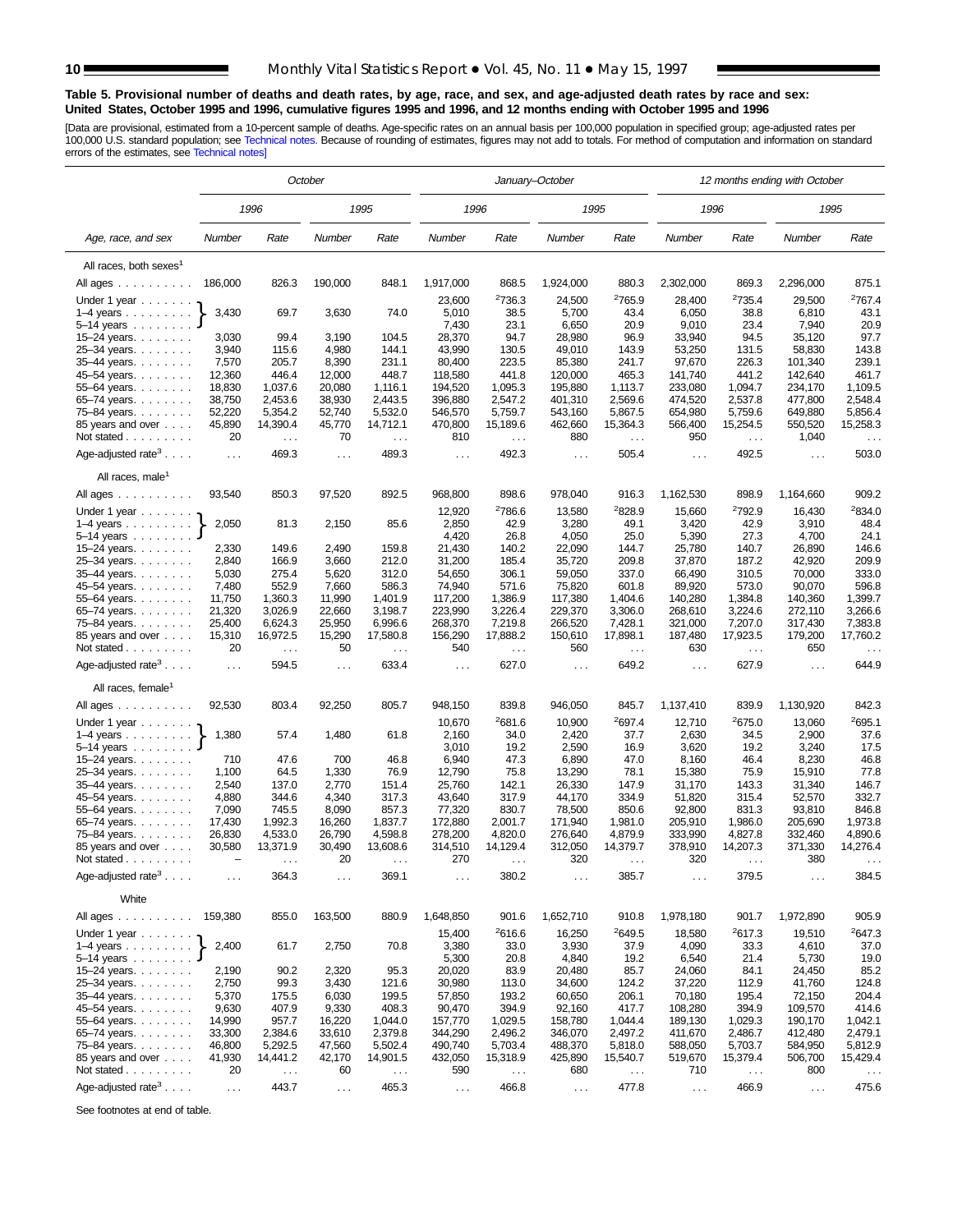#### **Table 5. Provisional number of deaths and death rates, by age, race, and sex, and age-adjusted death rates by race and sex: United States, October 1995 and 1996, cumulative figures 1995 and 1996, and 12 months ending with October 1995 and 1996—Con.**

[Data are provisional, estimated from a 10-percent sample of deaths. Age-specific rates on an annual basis per 100,000 population in specified group; age-adjusted rates per<br>100,000 U.S. standard population; see Technical n

|                                                       | October                            |                           |                |                           |                  | January–October               |                                      |                      | 12 months ending with October |                                  |                    |                           |  |
|-------------------------------------------------------|------------------------------------|---------------------------|----------------|---------------------------|------------------|-------------------------------|--------------------------------------|----------------------|-------------------------------|----------------------------------|--------------------|---------------------------|--|
|                                                       |                                    | 1996                      |                | 1995                      | 1996             |                               |                                      | 1995                 |                               | 1996                             |                    | 1995                      |  |
| Age, race, and sex                                    | Number                             | Rate                      | Number         | Rate                      | Number           | Rate                          | Number                               | Rate                 | Number                        | Rate                             | Number             | Rate                      |  |
| White male                                            |                                    |                           |                |                           |                  |                               |                                      |                      |                               |                                  |                    |                           |  |
| All ages                                              | 79,220                             | 865.7                     | 83,350         | 915.4                     | 824,770          | 918.9                         | 831,390                              | 934.1                | 989,440                       | 919.0                            | 990,120            | 926.8                     |  |
| Under 1 year                                          |                                    |                           |                |                           | 8,480            | 2660.7                        | 9,180                                | <sup>2</sup> 714.9   | 10,290                        | 2666.0                           | 11,010             | 2712.2                    |  |
| $1-4$ years $\ldots$ $\ldots$ .                       | 1,460                              | 73.2                      | 1,710          | 85.8                      | 2,050            | 39.0                          | 2,410                                | 45.3                 | 2,450                         | 38.9                             | 2,830              | 44.2                      |  |
| $5-14$ years                                          |                                    |                           |                |                           | 3,130            | 24.0                          | 2,950                                | 22.8                 | 3,870                         | 24.7                             | 3,380              | 21.8                      |  |
| 15-24 years.                                          | 1,660                              | 133.2                     | 1,760          | 141.0                     | 14,810           | 121.1                         | 15,410                               | 125.7                | 17,890                        | 121.9                            | 18,480             | 125.6                     |  |
| 25-34 years                                           | 1,960                              | 140.3                     | 2,580          | 181.2                     | 22.320           | 161.1                         | 25,730                               | 183.0                | 26,880                        | 161.6                            | 31,000             | 183.6                     |  |
| 35-44 years.                                          | 3,660                              | 238.4                     | 4,010          | 264.6                     | 39,820           | 265.2                         | 288.5<br>42,570                      |                      | 48,430                        | 268.8                            | 50,580             | 285.8                     |  |
| 45–54 years.                                          | 5,880<br>9,370                     | 504.1<br>1,243.7          | 6,020<br>9,840 | 533.5                     | 57,700<br>95,570 | 510.0<br>1,296.2              | 58,680<br>538.9<br>1,320.5<br>96,490 |                      | 69,390                        | 512.4<br>1,296.2                 | 69,680             | 534.0<br>1,318.1          |  |
| 55-64 years.<br>65–74 years                           | 18,400                             | 2,931.7                   | 19,760         | 1,317.2<br>3,123.3        | 195,640          | 3,159.4                       | 199,420                              | 3,216.1              | 114,580<br>234,380            | 3,154.5                          | 115,570<br>236,960 | 3,182.8                   |  |
| 75–84 years.                                          | 22,850                             | 6,546.4                   | 23,690         | 7,020.6                   |                  | 242,140<br>7,156.8<br>240,970 |                                      | 7,381.9              | 289,750                       | 7,149.0                          | 287,060            | 7,339.8                   |  |
| 85 years and over                                     | 13,970                             | 17,109.6                  | 13,940         | 17,744.0                  | 142,720          | 18,065.9                      | 137,110<br>18,056.2                  |                      | 171,030                       | 18,079.3                         | 163,040            | 17,916.5                  |  |
| Not stated                                            | 20                                 | $\sim$ $\sim$             | 40             | $\ldots$                  | 410              | $\sim$ $\sim$                 | 460                                  | $\sim$ $\sim$        | 490                           | $\ldots$                         | 540                | $\ddotsc$                 |  |
| Age-adjusted rate <sup>3</sup> $\ldots$ .             | $\sim 100$                         | 559.7                     | $\ldots$       | 602.9                     | $\sim$ $\sim$    | 592.8                         | $\sim$ .                             | 613.5                | $\sim$ $\sim$                 | 593.7                            | $\cdots$           | 609.4                     |  |
| White female                                          |                                    |                           |                |                           |                  |                               |                                      |                      |                               |                                  |                    |                           |  |
| All ages $\dots$                                      | 80,160                             | 844.6                     | 80,150         | 847.7                     | 824,070          | 885.0                         | 821,320                              | 888.4                | 988,750                       | 885.1                            | 982,770            | 885.6                     |  |
| Under 1 year                                          |                                    |                           |                |                           | 6,930            | 2566.8                        | 7,070                                | <sup>2</sup> 579.0   | 8,290                         | 2565.9                           | 8,500              | <sup>2</sup> 579.0        |  |
| $1-4$ years<br>$5-14$ years $\ldots$                  | 940                                | 49.7                      | 1,040          | 55.0                      | 1,330<br>2,170   | 26.2<br>17.5                  | 1,520                                | 30.0<br>15.4         | 1,640                         | 27.4<br>18.0                     | 1,780<br>2,350     | 29.3<br>16.0              |  |
| 15-24 years.                                          | 520                                | 44.0                      | 560            | 47.2                      | 5,210<br>44.9    |                               | 1,900<br>5,070<br>43.5               |                      | 2,670<br>6,170                | 44.3                             | 5,970              | 42.7                      |  |
| 25-34 years.                                          | 800                                | 58.3                      | 860            | 61.6                      | 8,670            | 63.8                          | 8,860                                | 64.3                 | 10,330                        | 63.3                             | 10,760             | 65.0                      |  |
| 35-44 years.                                          | 1,710                              | 112.1                     | 2,020          | 134.1                     | 18,030           | 120.8                         | 18,080                               | 123.2                | 21,740                        | 121.4                            | 21,580             | 122.6                     |  |
| 45-54 years.                                          | 3,750                              | 313.9                     | 3,310          | 286.2                     | 32,770           | 282.7                         | 33,480                               | 300.0                | 38,890                        | 280.2                            | 39,900             | 298.1                     |  |
| 55-64 years.                                          | 5,630                              | 693.5                     | 6,380          | 791.0                     | 62,210           | 782.5                         | 62,290                               | 788.7                | 74,550                        | 781.9                            | 74,600             | 786.9                     |  |
| 65-74 years.                                          | 14,900                             | 1,938.0                   | 13,850         | 1,776.4                   | 148,650          | 1,955.9                       | 146,650                              | 1,915.3              | 177,290                       | 1,942.9                          | 175,520            | 1,909.3                   |  |
| 75-84 years.                                          | 23,950                             | 4,474.8                   | 23,870         | 4,530.1                   | 248,590          | 4,761.4                       | 247,390                              | 4,822.6              | 298,310                       | 4,767.6                          | 297,890            | 4,842.2                   |  |
| 85 years and over<br>Not stated $\ldots$              | 27,960<br>$\overline{\phantom{0}}$ | 13,397.3<br>$\cdots$      | 28,230<br>20   | 13,809.1<br>$\cdots$      | 289,330<br>180   | 14,250.1<br>$\sim$ .          | 288,780<br>220                       | 14,576.5<br>$\cdots$ | 348,650<br>220                | 14,330.0<br>$\sim$ $\sim$ $\sim$ | 343,660<br>250     | 14,476.0<br>$\sim$ $\sim$ |  |
| Age-adjusted rate <sup>3</sup>                        | $\sim$ .                           | 345.9                     | $\sim 100$     | 350.2                     | $\ldots$         | 361.4                         | $\sim$ $\sim$                        | 364.2                | $\ldots$                      | 360.8                            | $\cdots$           | 363.5                     |  |
| <b>Black</b>                                          |                                    |                           |                |                           |                  |                               |                                      |                      |                               |                                  |                    |                           |  |
| All ages                                              | 23,600                             | 825.7                     | 23,670         | 837.4                     | 235,780          | 843.2                         | 239,500                              | 869.0                | 283,310                       | 844.8                            | 284,630            | 860.6                     |  |
| Under 1 year                                          |                                    |                           |                |                           | 7,370            | 21,404.2                      | 7,420                                | 21,427.8             | 8,900                         | 21,412.7                         | 8,990              | 21,440.7                  |  |
| $1-4$ years                                           | 940                                | 121.7                     | 820            | 107.0                     | 1,410            | 68.7                          | 1,550                                | 74.3                 | 1,710                         | 69.5                             | 1,930              | 77.6                      |  |
| 5–14 years                                            |                                    |                           |                |                           | 1,670            | 33.3                          | 1,510                                | 30.4                 | 1,930                         | 32.2                             | 1,830              | 31.1                      |  |
| 15-24 years.                                          | 760<br>1,040                       | 163.4<br>227.3            | 740<br>1,390   | 159.5<br>302.5            | 7,300<br>11,630  | 159.9                         | 7,310                                | 161.0<br>290.3       | 8,590                         | 157.1                            | 9,220              | 169.3<br>284.4            |  |
| 25-34 years.<br>35-44 years.                          | 1,960                              | 433.3                     | 2,140          | 482.3                     | 20,440           | 257.9<br>463.3                | 13,100<br>22,580                     | 524.4                | 14,390<br>24,990              | 265.7<br>472.7                   | 15,430<br>26,630   | 515.5                     |  |
| 45-54 years.                                          | 2,430                              | 829.7                     | 2,390          | 854.5                     | 24,770           | 875.9                         | 24,710                               | 921.5                | 29,590                        | 874.7                            | 29,390             | 914.7                     |  |
| 55-64 years.                                          | 3,490                              | 1,904.1                   | 3,520          | 1,940.3                   | 32,540           | 1,814.1                       | 32,660                               | 1,847.5              | 38,850                        | 1,806.1                          | 38,780             | 1,828.4                   |  |
| 65-74 years.                                          | 4,830                              | 3,487.8                   | 4,670          | 3,394.2                   | 46,120           | 3,395.1                       | 48,750                               | 3,628.3              | 55,050                        | 3,381.4                          | 57,660             | 3.579.1                   |  |
| 75-84 years.                                          | 4,690                              | 6,522.0                   | 4,640          | 6,558.5                   | 48,500           | 6,916.5                       | 47,640                               | 6,921.0              | 58,280                        | 6,938.1                          | 56,460             | 6,843.6                   |  |
| 85 years and over                                     | 3,480                              | 14,416.3                  | 3,340          | 14,095.3                  | 33,820           | 14,420.8                      | 32,090                               | 14,064.4             | 40,800                        | 14,571.4                         | 38,100             | 13,956.0                  |  |
| Not stated $\ldots$<br>Age-adjusted rate <sup>3</sup> | $\equiv$                           | 726.7                     | 10             | 743.0                     | 220              | 739.9                         | 180                                  | 772.5                | 240                           | 741.3                            | 220                | 766.0                     |  |
|                                                       | $\sim 100$                         |                           | $\cdots$       |                           | $\cdots$         |                               | $\cdots$                             |                      | $\cdots$                      |                                  | $\cdots$           |                           |  |
| <b>Black male</b><br>All ages                         | 12,570                             | 926.7                     | 12,750         | 950.9                     | 126,140          | 950.8                         | 128,390                              | 982.2                | 151,910                       | 954.6                            | 152,780            | 974.1                     |  |
|                                                       |                                    |                           |                |                           |                  | 21,498.0                      | 3,870                                | 21,461.6             |                               | 21,526.6                         | 4,790              | 21,511.0                  |  |
| Under 1 year<br>$1-4$ years $\ldots$                  | 530                                | 135.3                     | 410            | 105.4                     | 3,970<br>700     | 67.3                          | 780                                  | 74.2                 | 4,870<br>850                  | 68.1                             | 950                | 75.3                      |  |
| $5-14$ years $\ldots$                                 |                                    |                           |                |                           | 1,000            | 39.9                          | 980                                  | 39.4                 | 1,160                         | 38.2                             | 1,150              | 38.5                      |  |
| 15-24 years.                                          | 630                                | 270.6                     | 630            | 271.5                     | 5,840            | 255.7                         | 5,770                                | 255.0                | 6,920                         | 252.8                            | 7,320              | 269.0                     |  |
| 25-34 years.                                          | 780                                | 360.0                     | 990            | 455.5                     | 8,010            | 375.3                         | 9,070                                | 424.4                | 9,950                         | 388.1                            | 10,740             | 418.7                     |  |
| 35-44 years.                                          | 1,220                              | 577.1                     | 1,490          | 719.6                     | 13,360           | 648.7                         | 15,010                               | 746.2                | 16,380                        | 663.4                            | 17,670             | 733.2                     |  |
| 45-54 years.                                          | 1,450                              | 1,092.5                   | 1,460          | 1,151.4                   | 15,490           | 1,208.7                       | 15,370                               | 1,262.5              | 18,470                        | 1,204.8                          | 18,350             | 1,260.3                   |  |
| 55–64 years                                           | 2,110                              | 2,647.3                   | 1,960          | 2,486.8                   | 19,090           | 2,448.5                       | 18,400                               | 2,397.0              | 22,690                        | 2,426.7                          | 21,820             | 2,369.2                   |  |
| 65–74 years                                           | 2,560                              | 4,418.8                   | 2,530          | 4,413.1                   | 24,770           | 4,366.0                       | 26,070                               | 4,661.9              | 29,860                        | 4,391.2                          | 30,650             | 4,574.6                   |  |
| 75-84 years.                                          | 2,200                              | 8,325.1                   | 2,010          | 7,810.6                   | 22,480           | 8,745.5                       | 21,900                               | 8,749.3              | 26,910                        | 8,737.0                          | 26,060             | 8,686.7                   |  |
| 85 years and over<br>Not stated                       | 1,100<br>$\overline{\phantom{m}}$  | 15,837.9<br>$\sim$ $\sim$ | 1,250<br>10    | 18,170.0<br>$\sim$ $\sim$ | 11,290<br>130    | 16,710.2<br>$\sim$ $\sim$     | 11,080<br>90                         | 16,773.9<br>$\sim$ . | 13,700<br>140                 | 16,913.6<br>$\sim$               | 13,190<br>100      | 16,696.2<br>$\ddotsc$     |  |
|                                                       |                                    |                           |                |                           |                  |                               |                                      |                      |                               |                                  |                    |                           |  |
| Age-adjusted rate <sup>3</sup>                        | $\sim$ $\sim$                      | 961.9                     | $\sim$ .       | 981.6                     | $\sim$ $\sim$    | 979.8                         | $\sim$ $\sim$                        | 1,017.8              | $\sim$ $\sim$                 | 983.0                            | $\sim 100$         | 1,010.2                   |  |

See footnotes at end of table.

 $\overline{\phantom{a}}$ 

÷,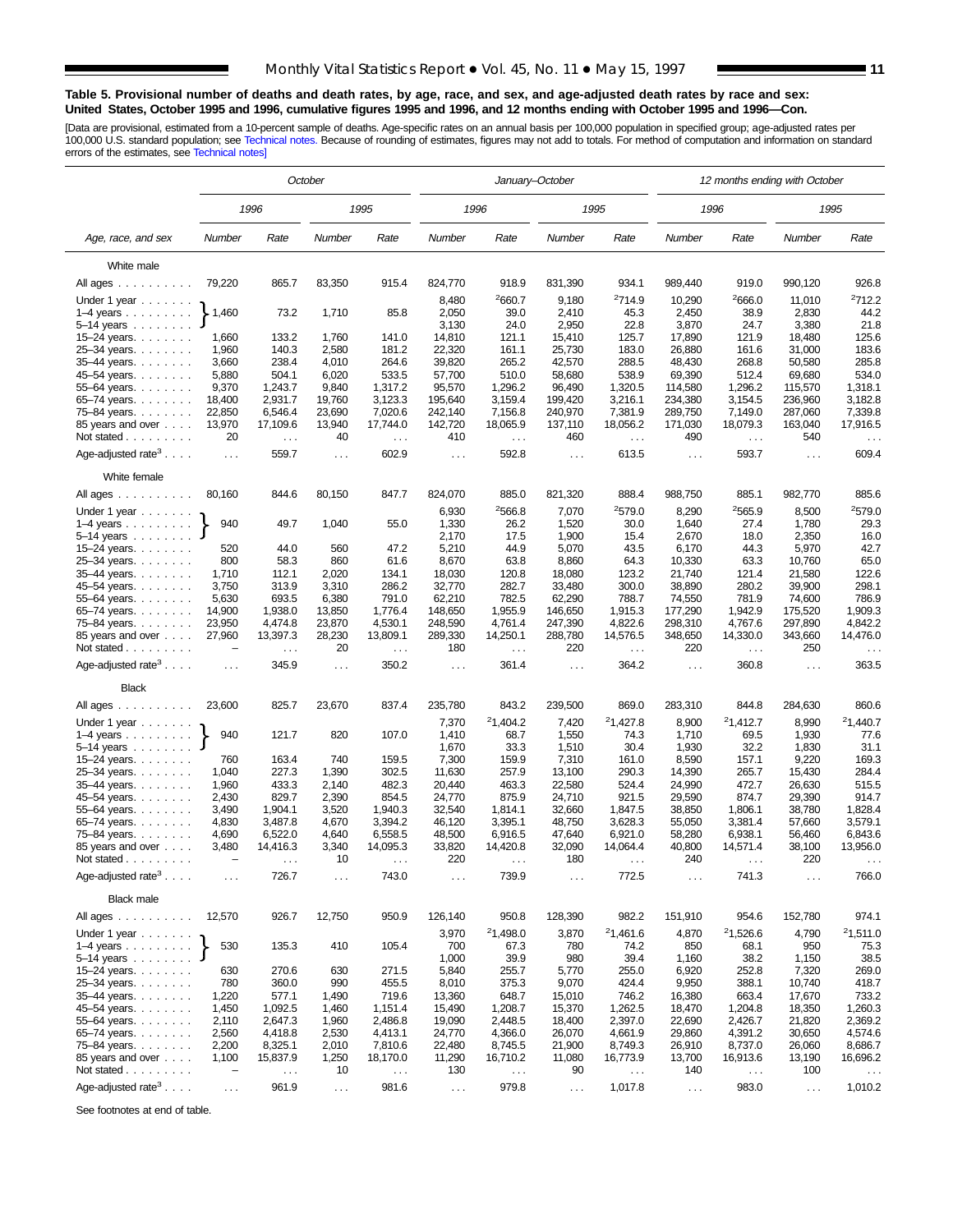#### **Table 5. Provisional number of deaths and death rates, by age, race, and sex, and age-adjusted death rates by race and sex: United States, October 1995 and 1996, cumulative figures 1995 and 1996, and 12 months ending with October 1995 and 1996—Con.**

[Data are provisional, estimated from a 10-percent sample of deaths. Age-specific rates on an annual basis per 100,000 population in specified group; age-adjusted rates per<br>100,000 U.S. standard population; see Technical n errors of the estimates, see [Technical notes\]](#page-16-0)

|                                         | October  |                      |          |                      |          | January-October      |                      |                      | 12 months ending with October |                      |                      |                      |  |  |
|-----------------------------------------|----------|----------------------|----------|----------------------|----------|----------------------|----------------------|----------------------|-------------------------------|----------------------|----------------------|----------------------|--|--|
|                                         |          | 1996                 |          | 1995                 |          | 1996                 |                      | 1995                 |                               | 1996                 |                      | 1995                 |  |  |
| Age, race, and sex                      | Number   | Rate                 | Number   | Rate                 | Number   | Rate                 | <b>Number</b>        | Rate                 | Number                        | Rate                 | Number               | Rate                 |  |  |
| <b>Black female</b>                     |          |                      |          |                      |          |                      |                      |                      |                               |                      |                      |                      |  |  |
| All ages                                | 11,030   | 734.4                | 10,920   | 735.0                | 109,630  | 746.0                | 111,110              | 766.8                | 131,400                       | 745.6                | 131,860              | 758.4                |  |  |
| Under 1 year $\cdot$                    |          |                      |          |                      | 3,400    | 21,307.9             | 3,550                | 21,389.2             | 4,020                         | 21,292.6             | 4,210                | 21,371.3             |  |  |
| 1–4 years $\ldots$ $\ldots$ $\}$        | 400      | 105.1                | 410      | 108.6                | 710      | 70.2                 | 780                  | 76.4                 | 860                           | 70.8                 | 980                  | 80.0                 |  |  |
| $5 - 14$ years                          |          |                      |          |                      | 670      | 27.3                 | 530                  | 21.9                 | 770                           | 26.1                 | 680                  | 23.5                 |  |  |
| 15-24 years.                            | 130      | 56.0                 | 120      | 51.7                 | 1,450    | 64.5                 | 1,540                | 68.3                 | 1,670                         | 61.1                 | 1,900                | 69.8                 |  |  |
| 25-34 years.                            | 260      | 107.9                | 400      | 165.2                | 3,620    | 152.0                | 4,030                | 169.6                | 4.430                         | 155.4                | 4,690                | 164.0                |  |  |
| 35-44 years.                            | 740      | 307.1                | 650      | 274.7                | 7,070    | 301.2                | 7,570                | 330.0                | 8,610                         | 305.5                | 8,950                | 324.7                |  |  |
| 45-54 years.                            | 980      | 611.9                | 920      | 601.8                | 9,270    | 599.4                | 9,340                | 636.1                | 11,120                        | 601.1                | 11,050               | 628.9                |  |  |
| 55-64 years.                            | 1,380    | 1,332.2              | 1,560    | 1,520.5              | 13,450   | 1,326.4              | 14,250               | 1,426.4              | 16,160                        | 1,328.9              | 16,960               | 1,413.3              |  |  |
| 65-74 years.                            | 2,270    | 2,818.2              | 2,140    | 2,666.3              | 21,350   | 2,697.6              | 22,680               | 2,891.6              | 25,180                        | 2,656.1              | 27,010               | 2,870.4              |  |  |
| 75-84 years.                            | 2,490    | 5,474.5              | 2,630    | 5,842.7              | 26,020   | 5,858.0              | 25,740               | 5,870.5              | 31,370                        | 5,896.6              | 30,400               | 5,790.5              |  |  |
| 85 years and over                       | 2,380    | 13,842.0             | 2,090    | 12,428.3             | 22,530   | 13,489.7             | 21,010               | 12,965.9             | 27,100                        | 13,618.1             | 24,910               | 12,840.2             |  |  |
| Not stated                              | -        | $\sim$ $\sim$ $\sim$ | -        | $\sim$ $\sim$ $\sim$ | 90       | $\sim$ $\sim$ $\sim$ | 90                   | $\sim$ $\sim$ $\sim$ | 100                           | $\sim$ $\sim$ $\sim$ | 120                  | $\sim$ $\sim$ $\sim$ |  |  |
| Age-adjusted rate <sup>3</sup> $\ldots$ | $\cdots$ | 543.2                | $\cdots$ | 556.7                | $\cdots$ | 554.0                | $\sim$ $\sim$ $\sim$ | 582.8                | $\sim$ $\sim$ $\sim$          | 553.6                | $\sim$ $\sim$ $\sim$ | 577.0                |  |  |

. . . Category not applicable.

– Quantity zero.

 $1$ Includes races other than white and black.

<sup>2</sup>Death rates for "Under 1 year" (based on population estimates) differ from infant mortality rates (based on live births); see table 9 for infant mortality rates.

<sup>3</sup>For method of computation, see [Technical notes.](#page-16-0)

NOTES: Figures include all revisions received from the States. Cumulative and 12-month figures for the current year reflect revisions received for previous months, and figures for earlier years may differ from those previously published.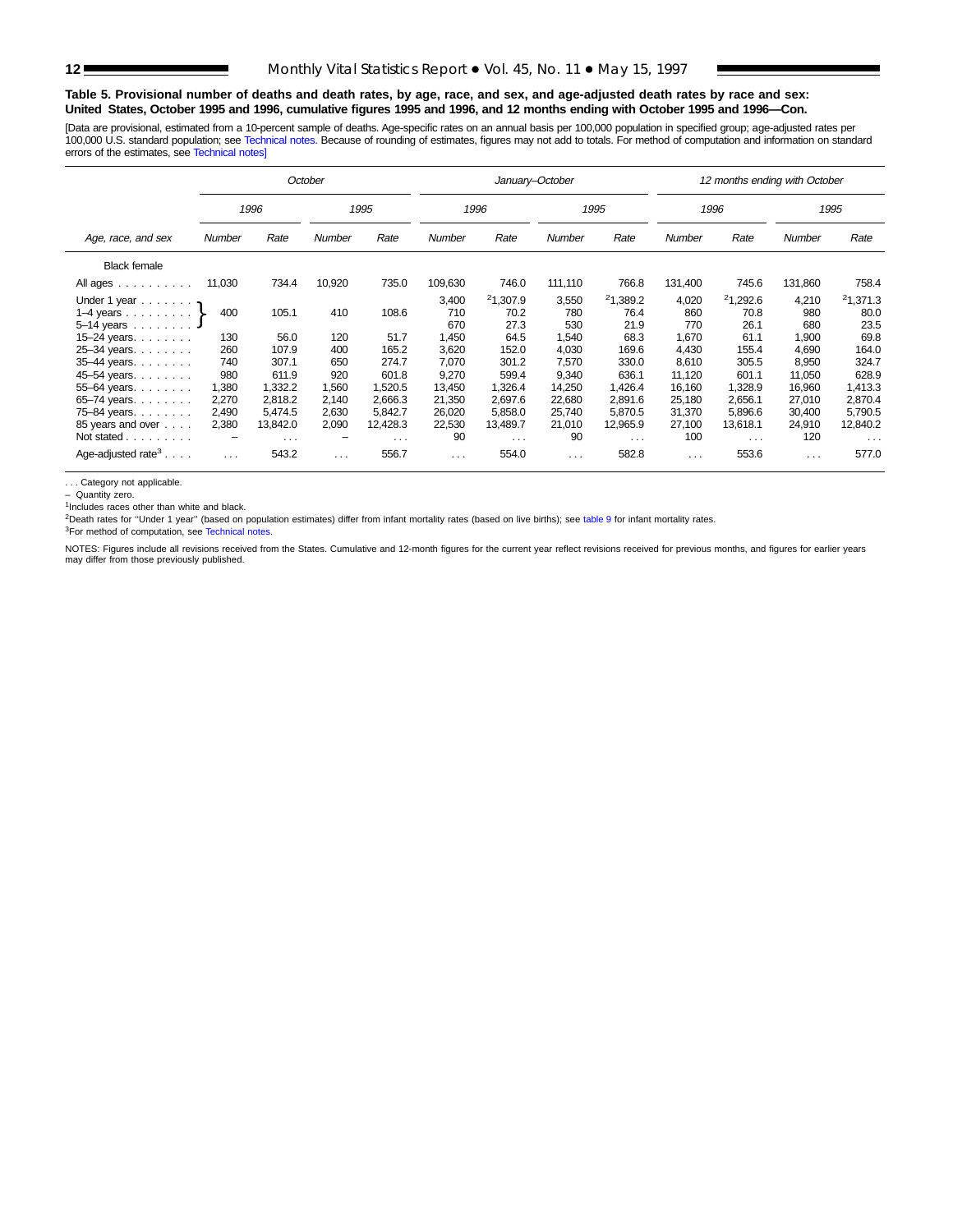#### <span id="page-12-0"></span>Table 6. Provisional number of deaths and death rates for 72 selected causes, Human immunodeficiency virus infection, and Alzheimer's disease: United States, October 1995 and 1996, cumulative figures 1995 and 1996, and 12 months ending with October 1995 and 1996

[Data are provisional, estimated from <sup>a</sup> 10-percent sample of deaths. Rates on an annual basis per 100,000 estimated population. Because of rounding of estimates, figures may not add to totals. For method of computation and information on standard errors of the estimates, see [Technical](#page-16-0) notes. For explanation of asterisks preceding cause-of-death categories, see [Technical](#page-16-0) notes]

|                                                                                                                                                                                                                                                                                                                   |                                                                                                      |                                                                                         | October                                                                                              | January-October                                                                         |                                                                                                                     |                                                                                         |                                                                                                                     |                                                                                         | 12 months ending with October                                                                                       |                                                                                         |                                                                                                                     |                                                                                                                                |
|-------------------------------------------------------------------------------------------------------------------------------------------------------------------------------------------------------------------------------------------------------------------------------------------------------------------|------------------------------------------------------------------------------------------------------|-----------------------------------------------------------------------------------------|------------------------------------------------------------------------------------------------------|-----------------------------------------------------------------------------------------|---------------------------------------------------------------------------------------------------------------------|-----------------------------------------------------------------------------------------|---------------------------------------------------------------------------------------------------------------------|-----------------------------------------------------------------------------------------|---------------------------------------------------------------------------------------------------------------------|-----------------------------------------------------------------------------------------|---------------------------------------------------------------------------------------------------------------------|--------------------------------------------------------------------------------------------------------------------------------|
|                                                                                                                                                                                                                                                                                                                   | 1996                                                                                                 |                                                                                         | 1995                                                                                                 |                                                                                         | 1996                                                                                                                |                                                                                         | 1995                                                                                                                |                                                                                         | 1996                                                                                                                |                                                                                         | 1995                                                                                                                |                                                                                                                                |
| Cause of death (Based on the Ninth Revision, International Classification of Diseases, 1975)                                                                                                                                                                                                                      | Number                                                                                               | Rate                                                                                    | Number                                                                                               | Rate                                                                                    | Number                                                                                                              | Rate                                                                                    | Number                                                                                                              | Rate                                                                                    | Number                                                                                                              | Rate                                                                                    | Number                                                                                                              | Rate                                                                                                                           |
|                                                                                                                                                                                                                                                                                                                   | 186,000                                                                                              | 826.3                                                                                   | 190,000                                                                                              | 848.1                                                                                   | 1,917,000                                                                                                           | 868.5                                                                                   | 1,924,000                                                                                                           | 880.3                                                                                   | 2,302,000                                                                                                           | 869.3                                                                                   | 2,296,000                                                                                                           | 875.1                                                                                                                          |
|                                                                                                                                                                                                                                                                                                                   | 40<br>100<br>70<br>30                                                                                |                                                                                         | 60<br>80<br>80                                                                                       |                                                                                         | 710<br>790<br>630<br>170                                                                                            | 0.3<br>0.4<br>0.3<br>0.1                                                                | 560<br>1,120<br>870<br>250                                                                                          | 0.2<br>0.5<br>0.4<br>0.1                                                                | 790<br>1,040<br>830<br>220                                                                                          | 0.3<br>0.4<br>0.3<br>0.1                                                                | 660<br>1,330<br>1.030<br>300                                                                                        | 0.3<br>O<br>0.5<br>0.4<br>0.1                                                                                                  |
|                                                                                                                                                                                                                                                                                                                   | 10<br>1,690                                                                                          | 7.5                                                                                     | 10<br>1,790                                                                                          | 8.0                                                                                     | 10<br>230<br>17,790                                                                                                 | 0.1<br>8.1                                                                              | 10<br>10<br>280<br>17,830                                                                                           | 0.1<br>8.2                                                                              | 10<br>250<br>21,160                                                                                                 | 0.1<br>8.0                                                                              | 10<br>10<br>340<br>20,950                                                                                           | $\omega$<br>0.1<br>8.0                                                                                                         |
|                                                                                                                                                                                                                                                                                                                   | $\equiv$                                                                                             |                                                                                         |                                                                                                      |                                                                                         |                                                                                                                     |                                                                                         |                                                                                                                     |                                                                                         |                                                                                                                     |                                                                                         |                                                                                                                     | $\omega$                                                                                                                       |
| All other infectious and parasitic                                                                                                                                                                                                                                                                                | 360                                                                                                  | 1.6                                                                                     | 290<br>10                                                                                            | 1.3                                                                                     | 3,120<br>30                                                                                                         | 1.4                                                                                     | 2.900<br>130                                                                                                        | 1.3<br>0.1                                                                              | 3,740<br>30                                                                                                         | 1.4                                                                                     | 3.430<br>140                                                                                                        | 1.3<br>0.1                                                                                                                     |
| diseases <sup>1</sup> 001–003.005.020–032.037.039–041.*042–*044.046–054.056–066.071–088.098–139<br>Malignant neoplasms, including neoplasms of lymphatic and hematopoietic tissues 140–208                                                                                                                        | 2.590<br>44,630                                                                                      | 11.5<br>198.2                                                                           | 4.010<br>45,760                                                                                      | 17.9<br>204.5                                                                           | 32,280<br>450,460                                                                                                   | 14.6<br>204.1                                                                           | 41,350<br>448,730                                                                                                   | 18.9<br>205.2                                                                           | 39,930<br>538,180                                                                                                   | 15.1<br>203.3                                                                           | 49.280<br>537,000                                                                                                   | 18.8<br>O<br>C<br>204.7                                                                                                        |
| Malignant neoplasms of digestive organs and peritoneum150–159<br>Malignant neoplasms of respiratory and intrathoracic organs 160–165<br>Other malignant neoplasms of lymphatic and hematopoietic tissues. 200–203<br>Benign neoplasms, carcinoma in situ, and neoplasms of uncertain behavior and                 | 600<br>11,000<br>13.000<br>3,670<br>4.640<br>1,870<br>5.450<br>1.610<br>2,790<br>500<br>4,960<br>340 | 2.7<br>48.8<br>57.7<br>16.3<br>20.6<br>8.3<br>24.2<br>7.1<br>12.4<br>2.2<br>22.0<br>1.5 | 580<br>10,870<br>13.140<br>3,830<br>5.240<br>1,820<br>5.570<br>1.470<br>3,240<br>690<br>4,880<br>330 | 2.6<br>48.6<br>58.7<br>17.1<br>23.4<br>8.1<br>24.9<br>6.6<br>14.5<br>3.1<br>21.8<br>1.5 | 6,510<br>105,140<br>131.760<br>36,800<br>49.610<br>19.010<br>55.120<br>17.160<br>29,340<br>6.380<br>50,450<br>3,280 | 2.9<br>47.6<br>59.7<br>16.7<br>22.5<br>8.6<br>25.0<br>7.8<br>13.3<br>2.9<br>22.8<br>1.5 | 6,640<br>104,720<br>129,360<br>36,850<br>51.020<br>19,360<br>55.130<br>16.420<br>29,230<br>7.120<br>48,980<br>3,090 | 3.0<br>47.9<br>59.2<br>16.9<br>23.3<br>8.9<br>25.2<br>7.5<br>13.4<br>3.2<br>22.4<br>1.4 | 7,840<br>125,680<br>157,340<br>43,960<br>59,390<br>22,740<br>65,580<br>20.360<br>35,270<br>7,650<br>59,800<br>4,010 | 3.0<br>47.5<br>59.4<br>16.6<br>22.4<br>8.6<br>24.8<br>7.7<br>13.3<br>2.9<br>22.6<br>1.5 | 7,910<br>125,770<br>154.580<br>44,180<br>60.950<br>22,790<br>66.200<br>19.420<br>35,210<br>8,320<br>58,230<br>3,610 | 3.0<br>47.9<br>58.9<br>16.8<br>23.2<br>$\Delta$<br>Ġ<br>8.7<br>25.2<br>Z<br>7.4<br>O<br>13.4<br>3.2<br>22.2<br>1.4<br>$\Omega$ |
| Rheumatic fever and rheumatic heart disease390-398                                                                                                                                                                                                                                                                | 310<br>40<br>76.030<br>58,440<br>370                                                                 | 1.4<br>337.7<br>259.5<br>1.6                                                            | 330<br>30<br>76.100<br>59,040<br>300                                                                 | 1.5<br>340.1<br>263.8<br>1.3                                                            | 3,240<br>490<br>781.010<br>605,360<br>4,120                                                                         | 1.5<br>0.2<br>353.9<br>274.3<br>1.9                                                     | 3,430<br>680<br>784.090<br>608,560<br>4,290                                                                         | 1.6<br>0.3<br>358.7<br>278.4<br>2.0                                                     | 4,100<br>600<br>939.430<br>727,660<br>4,860                                                                         | 1.5<br>0.2<br>354.8<br>274.8<br>1.8                                                     | 4,140<br>870<br>935.230<br>725,520<br>5,060                                                                         | 1.6<br>0.3<br>$\sigma$<br>356.5<br>276.5<br>1.9                                                                                |
| 0ther acute and subacute forms of ischemic heart disease 411                                                                                                                                                                                                                                                      | 2,030<br>150<br>37.900<br>17.260<br>260<br>60                                                        | 9.0<br>0.7<br>168.3<br>76.6<br>1.1                                                      | 1,960<br>180<br>38.180<br>17,470<br>180<br>50                                                        | 8.7<br>0.8<br>170.6<br>78.1<br>0.8                                                      | 21,920<br>1.800<br>392.160<br>177,690<br>2.190<br>600                                                               | 9.9<br>0.8<br>177.7<br>80.5<br>1.0<br>0.3                                               | 20,420<br>1,900<br>397,340<br>181,260<br>2,100<br>590                                                               | 9.3<br>0.9<br>181.8<br>82.9<br>1.0<br>0.3                                               | 25,990<br>2.240<br>472,230<br>213,630<br>2,680<br>740                                                               | 9.8<br>0.8<br>178.4<br>80.7<br>1.0<br>0.3                                               | 24,090<br>2.370<br>473.610<br>217.270<br>2,590<br>720                                                               | 9.2<br>0.9<br>180.5<br>82.8<br>1.0<br>0.3                                                                                      |
| Old myocardial infarction and other forms of<br>All other forms of heart disease415–423,425–429<br>Hypertension with or without renal disease 401,403<br>Cerebral thrombosis and unspecified occlusion of cerebral arteries 434.0,434.9<br>All other and late effects of cerebrovascular diseases 430.433.435–438 | 20,310<br>1,220<br>16,780<br>1.220<br>12,670<br>1.740<br>1,080<br>110<br>9.740                       | 90.2<br>5.4<br>74.5<br>5.4<br>56.3<br>7.7<br>4.8<br>0.5<br>43.2                         | 20.480<br>1,390<br>17,030<br>1.040<br>12,560<br>1.490<br>1,130<br>110<br>9.830                       | 91.5<br>6.2<br>76.1<br>4.6<br>56.1<br>6.7<br>5.0<br>0.5<br>43.9                         | 211,680<br>13,450<br>171,900<br>10,150<br>130,660<br>19,030<br>10,100<br>560<br>100,980                             | 95.9<br>6.1<br>77.9<br>4.6<br>59.2<br>8.6<br>4.6<br>0.2<br>45.7                         | 213,390<br>12,940<br>171,670<br>10.480<br>130,070<br>17,760<br>11,190<br>550<br>100,570                             | 97.6<br>5.9<br>78.5<br>4.8<br>59.5<br>8.1<br>5.1<br>0.2<br>46.0                         | 255,190<br>16,040<br>206,300<br>12.140<br>157,350<br>22,960<br>12,310<br>650<br>121,420                             | 96.4<br>6.1<br>77.9<br>4.6<br>59.4<br>8.7<br>4.6<br>0.2<br>45.9                         | 253,030<br>15,440<br>204,960<br>12.260<br>155,460<br>21.390<br>13,560<br>670<br>119,830                             | 96.4<br>5.9<br>78.1<br>4.7<br>59.3<br>8.2<br>5.2<br>0.3<br>45.7                                                                |

See footnotes at end of table.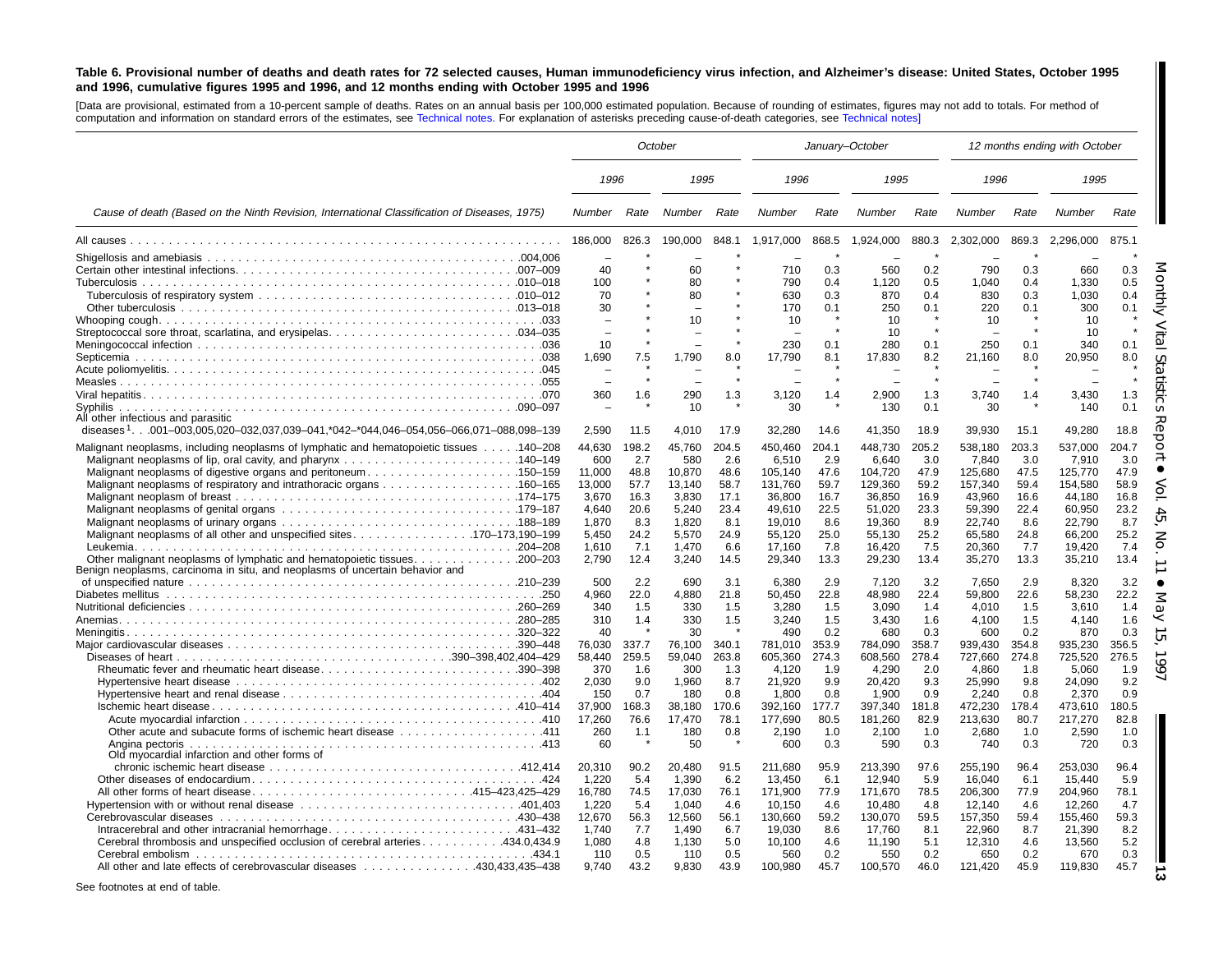#### Table 6. Provisional number of deaths and death rates for 72 selected causes, Human immunodeficiency virus infection, and Alzheimer's disease: United States, October 1995 and 1996, cumulative figures 1995 and 1996, and 12 months ending with October 1995 and 1996-Con.

[Data are provisional, estimated from <sup>a</sup> 10-percent sample of deaths. Rates on an annual basis per 100,000 estimated population. Because of rounding of estimates, figures may not add to totals. For method of computation and information on standard errors of the estimates, see [Technical](#page-16-0) notes. For explanation of asterisks preceding cause-of-death categories, see [Technical](#page-16-0) notes]

|                                                                                                                                                                                                                | October                                          |                                            |                                                  |                                            |                                                         | January-October                            |                                                         |                                            |                                                         |                                            | 12 months ending with October                           |                                            |
|----------------------------------------------------------------------------------------------------------------------------------------------------------------------------------------------------------------|--------------------------------------------------|--------------------------------------------|--------------------------------------------------|--------------------------------------------|---------------------------------------------------------|--------------------------------------------|---------------------------------------------------------|--------------------------------------------|---------------------------------------------------------|--------------------------------------------|---------------------------------------------------------|--------------------------------------------|
|                                                                                                                                                                                                                | 1996                                             |                                            | 1995                                             |                                            | 1996                                                    |                                            | 1995                                                    |                                            | 1996                                                    |                                            | 1995                                                    |                                            |
| Cause of death (Based on the Ninth Revision, International Classification of Diseases, 1975)                                                                                                                   | Number                                           | Rate                                       | Number                                           | Rate                                       | Number                                                  | Rate                                       | <b>Number</b>                                           | Rate                                       | Number                                                  | Rate                                       | Number                                                  | Rate                                       |
| Cerebrovascular diseases-Con.<br>Atherosclerosis                                                                                                                                                               | 1.510<br>2,180                                   | 6.7<br>9.7                                 | 1.090<br>2,360                                   | 4.9<br>10.5                                | 12,960<br>21,890                                        | 5.9<br>9.9                                 | 13,360<br>21,620                                        | 6.1<br>9.9                                 | 16.000<br>26,280                                        | 6.0<br>9.9                                 | 16.150<br>25,840                                        | 6.2<br>9.8                                 |
|                                                                                                                                                                                                                | 6,150<br>6.140<br>10                             | 27.3<br>27.3                               | 10<br>5,750<br>5.740<br>10                       | $\pmb{\ast}$<br>25.7<br>25.6               | 340<br>66,990<br>66.530<br>460                          | 0.1<br>30.4<br>30.1<br>0.2                 | 460<br>66,410<br>65.990<br>420                          | 0.2<br>30.4<br>30.2<br>0.2                 | 420<br>80,750<br>80.230<br>520                          | 0.2<br>30.5<br>30.3<br>0.2                 | 500<br>78,810<br>78.390<br>420                          | 0.2<br>30.0<br>29.9<br>0.2                 |
| .494–496. 494–496. Other chronic obstructive pulmonary diseases and allied conditions. 494–496                                                                                                                 | 7.440<br>190<br>970<br>400<br>5.880              | 33.0<br>0.8<br>4.3<br>1.8<br>26.1          | 7.960<br>230<br>1.420<br>350<br>5.960            | 35.6<br>1.0<br>6.3<br>1.6<br>26.6          | 87.820<br>2,540<br>13,820<br>4,260<br>67,190            | 39.8<br>1.2<br>6.3<br>1.9<br>30.4          | 87.650<br>2,520<br>14.900<br>4,590<br>65,640            | 40.1<br>1.1<br>6.8<br>2.1<br>30.0          | 103.720<br>3.000<br>16,340<br>5,190<br>79,190           | 39.2<br>1.1<br>6.2<br>2.0<br>29.9          | 103.000<br>3.060<br>17.590<br>5,300<br>77,050           | 39.3<br>1.2<br>6.7<br>2.0<br>29.4          |
| Hernia of abdominal cavity and intestinal obstruction without                                                                                                                                                  | 400<br>30                                        | 1.8                                        | 570<br>30                                        | 2.5                                        | 4,110<br>380                                            | 1.9<br>0.2                                 | 5.050<br>360                                            | 2.3<br>0.2                                 | 4.950<br>420                                            | 1.9<br>0.2                                 | 5,880<br>410                                            | 2.2<br>0.2                                 |
| .580–580 notice alomery longer photospheric syndrome580–581<br>Chronic glomerulonephritis, nephritis and nephropathy, not specified as<br>Renal failure, disorders resulting from impaired renal function, and | 590<br>2,060<br>210<br>2,150<br>30<br>150        | 2.6<br>9.1<br>0.9<br>9.5<br>0.7            | 350<br>2,060<br>210<br>1,990<br>10<br>130        | 1.6<br>9.2<br>0.9<br>8.9<br>0.6            | 5,350<br>20.140<br>2,240<br>21,960<br>170<br>1,450      | 2.4<br>9.1<br>1.0<br>9.9<br>0.1<br>0.7     | 5.050<br>21,160<br>2,210<br>21,320<br>230<br>1,030      | 2.3<br>9.7<br>1.0<br>9.7<br>0.1<br>0.5     | 6.260<br>24,070<br>2.730<br>26,270<br>220<br>1.760      | 2.4<br>9.1<br>1.0<br>9.9<br>0.1<br>0.7     | 6.100<br>25,790<br>2.610<br>25,850<br>240<br>1,370      | 2.3<br>9.8<br>1.0<br>9.9<br>0.1<br>0.5     |
|                                                                                                                                                                                                                | 1.970<br>50<br>10                                | 8.7                                        | 1.850<br>40<br>50                                | 8.3                                        | 20.340<br>750<br>350                                    | 9.2<br>0.3<br>0.2                          | 20.060<br>660<br>380                                    | 9.2<br>0.3<br>0.2                          | 24.290<br>820<br>400                                    | 9.2<br>0.3<br>0.2                          | 24.230<br>790<br>460                                    | 9.2<br>0.3<br>0.2                          |
| Other complications of pregnancy, childbirth, and the puerperium 640–676                                                                                                                                       | 10<br>$\equiv$<br>10<br>1,150<br>1,040           | 5.1<br>4.6                                 | 20<br>$\equiv$<br>20<br>1.120<br>1.110           | 5.0<br>5.0                                 | 230<br>20<br>210<br>9.870<br>10,720                     | 0.1<br>$\star$<br>0.1<br>4.5<br>4.9        | 250<br>10<br>240<br>9.520<br>11,340                     | 0.1<br>$\star$<br>0.1<br>4.3<br>5.2        | 300<br>30<br>270<br>11.910<br>12,790                    | 0.1<br>0.1<br>4.5<br>4.8                   | 280<br>10<br>270<br>11.560<br>13,620                    | 0.1<br>0.1<br>4.4<br>5.2                   |
| Birth trauma, intrauterine hypoxia, birth asphyxia, and                                                                                                                                                        | 210<br>830<br>3,260<br>17,750                    | 0.9<br>3.7<br>14.5<br>78.8                 | 190<br>920<br>3,520<br>17,540                    | 0.8<br>4.1<br>15.7<br>78.4                 | 1.710<br>9.010<br>34,570<br>180,650                     | 0.8<br>4.1<br>15.7<br>81.8                 | 1.670<br>9.670<br>34,710<br>176,340                     | 0.8<br>4.4<br>15.9<br>80.7                 | 2.030<br>10.760<br>42,090<br>217,760                    | 0.8<br>4.1<br>15.9<br>82.2                 | 2.040<br>11.590<br>40,860<br>210,430                    | 0.8<br>4.4<br>15.6<br>80.2                 |
| All other accidents and adverse effectsE800-E807,E826-E949                                                                                                                                                     | 7,610<br>3.980<br>3,630<br>2.460<br>1,890<br>190 | 33.8<br>17.7<br>16.1<br>10.9<br>8.4<br>0.8 | 8,330<br>4.560<br>3,770<br>2.500<br>1,990<br>250 | 37.2<br>20.4<br>16.8<br>11.2<br>8.9<br>1.1 | 75,350<br>36.060<br>39,290<br>25,300<br>17,570<br>2,010 | 34.1<br>16.3<br>17.8<br>11.5<br>8.0<br>0.9 | 74,980<br>36.530<br>38,460<br>25,340<br>18,610<br>2.000 | 34.3<br>16.7<br>17.6<br>11.6<br>8.5<br>0.9 | 90,160<br>43.310<br>46,850<br>29.790<br>21,340<br>2.290 | 34.1<br>16.4<br>17.7<br>11.3<br>8.1<br>0.9 | 89,520<br>43.630<br>45,890<br>30.630<br>22,410<br>2.530 | 34.1<br>16.6<br>17.5<br>11.7<br>8.5<br>1.0 |
|                                                                                                                                                                                                                | 2.080<br>1.650                                   | 9.2<br>7.3                                 | 3.490<br>1,770                                   | 15.6<br>7.9                                | 26.990<br>17,920                                        | 12.2<br>8.1                                | 35.730<br>16,770                                        | 16.3<br>7.7                                | 33.620<br>21.630                                        | 12.7<br>8.2                                | 42.700<br>20,330                                        | 16.3<br>7.7                                |

- Quantity zero. \* Figure does not meet standards of reliability or precision; see [Technical](#page-16-0) notes.

1Includes data for deaths due to Human immunodeficiency virus infection (categories \*042–\*044) shown separately below; see [Technical](#page-16-0) notes.

<sup>2</sup>Included in All other infectious and parasitic diseases shown above.

NOTES: Figures include all revisions received from the States. Cumulative and 12-month figures for the current year reflect revisions received for previous months, and figures for earlier years may differ from those previo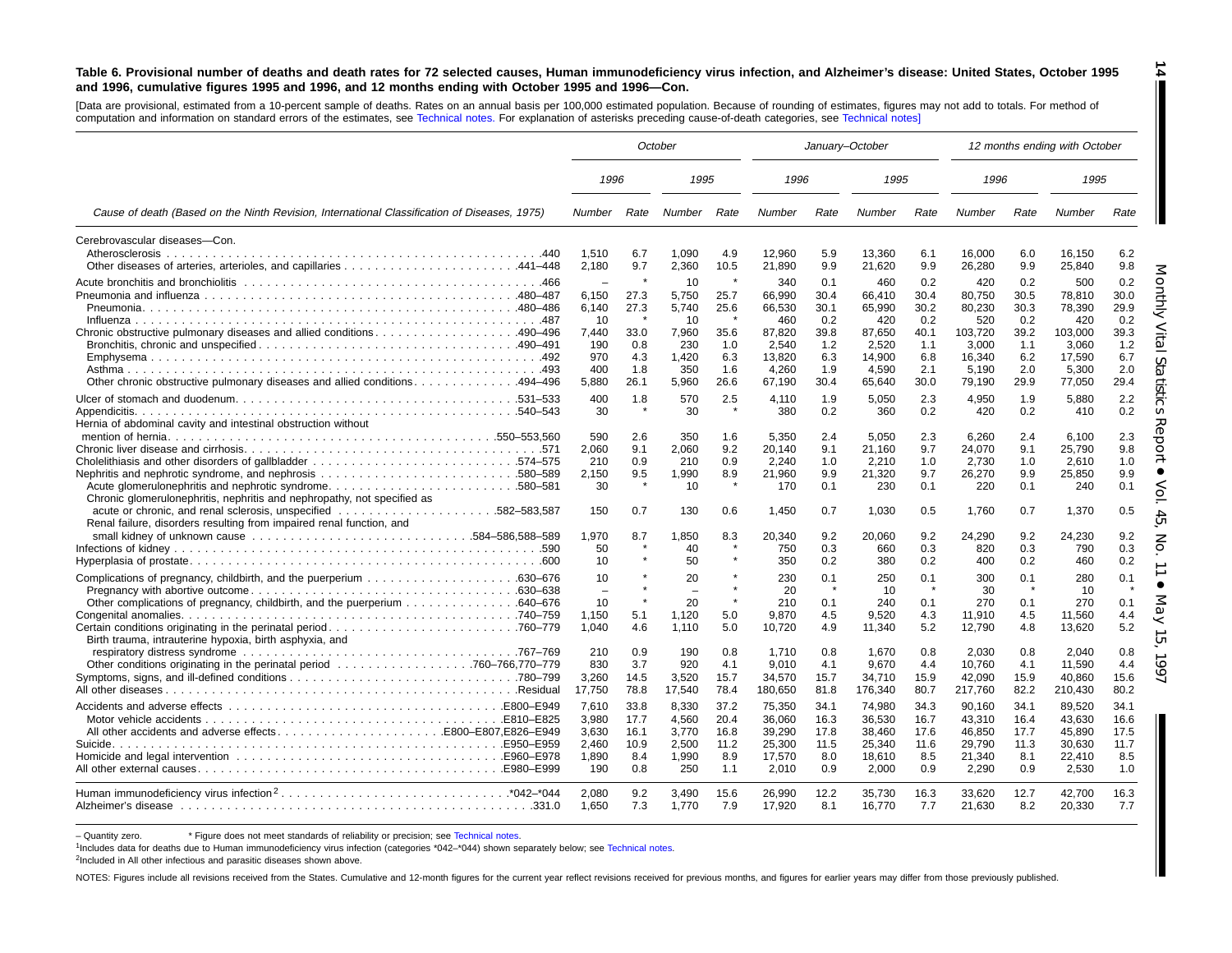#### Table 7. Provisional number of deaths and death rates for 16 selected subcategories of Malignant neoplasms, including neoplasms of lymphatic and hematopoietic tissues: United States, October 1995 and 1996, cumulative figures 1995 and 1996, and 12 months ending with October 1995 and 1996

[Data are provisional, estimated from a 10-percent sample of deaths. Rates on an annual basis per 100,000 estimated population. Because of rounding of estimates, figures may not add to totals. For method of computation and information on standard errors of the estimates, see [Technical](#page-16-0) notes]

|                                                                                                                                                                                                                                                                                   |                                                                                          | October                                                                      |                                                                                        |                                                                               | January-October                                                                                        |                                                                               |                                                                                                        |                                                                               |                                                                                                          |                                                                               | 12 months ending with October                                                                            |                                                                               |
|-----------------------------------------------------------------------------------------------------------------------------------------------------------------------------------------------------------------------------------------------------------------------------------|------------------------------------------------------------------------------------------|------------------------------------------------------------------------------|----------------------------------------------------------------------------------------|-------------------------------------------------------------------------------|--------------------------------------------------------------------------------------------------------|-------------------------------------------------------------------------------|--------------------------------------------------------------------------------------------------------|-------------------------------------------------------------------------------|----------------------------------------------------------------------------------------------------------|-------------------------------------------------------------------------------|----------------------------------------------------------------------------------------------------------|-------------------------------------------------------------------------------|
|                                                                                                                                                                                                                                                                                   | 1996                                                                                     |                                                                              | 1995                                                                                   |                                                                               | 1996                                                                                                   |                                                                               | 1995                                                                                                   |                                                                               | 1996                                                                                                     |                                                                               | 1995                                                                                                     |                                                                               |
| Cause of death (Based on the Ninth Revision, International Classification of Diseases, 1975)<br>Number                                                                                                                                                                            |                                                                                          | Rate                                                                         | Number                                                                                 | Rate                                                                          | Number                                                                                                 | Rate                                                                          | Number                                                                                                 | Rate                                                                          | Number                                                                                                   | Rate                                                                          | Number                                                                                                   | Rate                                                                          |
| Malignant neoplasms, including neoplasms of lymphatic and hematopoietic tissues 1. 140–208                                                                                                                                                                                        | 44,630                                                                                   | 198.2                                                                        | 45,760                                                                                 | 204.5                                                                         | 450,460                                                                                                | 204.1                                                                         | 448,730                                                                                                | 205.2                                                                         | 538,180                                                                                                  | 203.3                                                                         | 537,000                                                                                                  | 204.7                                                                         |
| Malignant neoplasms of colon, rectum, rectosigmoid junction, and anus 153,154<br>Malignant neoplasms of body of uterus and of uterus, part unspecified 179,182<br>183.0. Malignant neoplasm of ovary extensive research resources responses responses responses and all materials | 1,110<br>1,240<br>5,030<br>2,240<br>12,570<br>590<br>380<br>450<br>1,120<br>2,520<br>830 | 4.9<br>5.5<br>22.3<br>9.9<br>55.8<br>2.6<br>1.7<br>2.0<br>5.0<br>11.2<br>3.7 | 860<br>1,060<br>4,860<br>2.570<br>12,720<br>580<br>420<br>550<br>1.340<br>2,790<br>910 | 3.8<br>4.7<br>21.7<br>11.5<br>56.8<br>2.6<br>1.9<br>2.4<br>6.0<br>12.5<br>4.1 | 9,340<br>10,990<br>47,580<br>22.760<br>127,420<br>5,910<br>3,680<br>4,830<br>11,290<br>28,190<br>9,250 | 4.2<br>5.0<br>21.6<br>10.3<br>57.7<br>2.7<br>1.7<br>2.2<br>5.1<br>12.8<br>4.2 | 8,800<br>11,630<br>46,730<br>22,990<br>124,980<br>6,010<br>3,910<br>5,010<br>11.410<br>29,270<br>9,640 | 4.0<br>5.3<br>21.4<br>10.5<br>57.2<br>2.7<br>1.8<br>2.3<br>5.2<br>13.4<br>4.4 | 10,900<br>13,180<br>56,680<br>27.150<br>152,090<br>6,920<br>4,540<br>5,930<br>13.460<br>33,470<br>11,150 | 4.1<br>5.0<br>21.4<br>10.3<br>57.4<br>2.6<br>1.7<br>2.2<br>5.1<br>12.6<br>4.2 | 10,430<br>13,990<br>56,650<br>27,440<br>149,260<br>7,040<br>4,680<br>5,940<br>13,590<br>35,030<br>11,180 | 4.0<br>5.3<br>21.6<br>10.5<br>56.9<br>2.7<br>1.8<br>2.3<br>5.2<br>13.4<br>4.3 |
| Malignant neoplasms of kidney and other and unspecified urinary organs 189<br>Malignant neoplasms of brain and other and unspecified parts of nervous system 191,192                                                                                                              | 1,040<br>980<br>80<br>1,800<br>910                                                       | 4.6<br>4.3<br>8.0<br>4.0                                                     | 910<br>1,020<br>130<br>2,180<br>930                                                    | 4.1<br>4.6<br>0.6<br>9.7<br>4.1                                               | 9,760<br>9,620<br>1.210<br>19,320<br>8,810                                                             | 4.4<br>4.4<br>0.5<br>8.7<br>4.0                                               | 9,720<br>9,590<br>1,300<br>19,270<br>8,670                                                             | 4.4<br>4.4<br>0.6<br>8.8<br>4.0                                               | 11,600<br>11,560<br>1,440<br>23,320<br>10,500                                                            | 4.4<br>4.4<br>0.5<br>8.8<br>4.0                                               | 11,610<br>11,700<br>1,540<br>23,120<br>10,550                                                            | 4.4<br>4.5<br>0.6<br>8.8<br>4.0                                               |

\* Figure does not meet standards of reliability or precision; see [Technical](#page-16-0) notes.

<sup>1</sup>Includes figures for subcategories not shown below.

NOTES: Figures include all revisions received from the States. Cumulative and 12-month figures for the current year reflect revisions received for previous months, and figures for earlier years may differ from those previo

#### Table 8. Provisional number of deaths and death rates for firearm mortality: United States, October 1995 and 1996, cumulative figures 1995 and 1996, and 12 months ending **with October 1995 and 1996**

[Data are provisional, estimated from a 10-percent sample of deaths. Rates on an annual basis per 100,000 estimated population. Because of rounding of estimates, figures may not add to totals. For method of computation and information on standard errors of the estimates, see [Technical](#page-16-0) notes]

|                                                                                                                                                               |                             |                   | October                   |                   |                                  |                          | January-October                  |                          | 12 months ending with October    |                          |                                  |                          |
|---------------------------------------------------------------------------------------------------------------------------------------------------------------|-----------------------------|-------------------|---------------------------|-------------------|----------------------------------|--------------------------|----------------------------------|--------------------------|----------------------------------|--------------------------|----------------------------------|--------------------------|
|                                                                                                                                                               | 1996                        |                   | 1995                      |                   | 1996                             |                          | 1995                             |                          | 1996                             |                          | 1995                             |                          |
| Cause of death (Based on the Ninth Revision, International Classification of Diseases, 1975)                                                                  | Number                      | Rate              | Number                    | Rate              | Number                           | Rate                     | Number                           | Rate                     | Number                           | Rate                     | Number                           | Rate                     |
|                                                                                                                                                               | 2.920                       | 13.0              | 3.080                     | 13.8              | 28.890                           | 13.1                     | 29.480                           | 13.5                     | 34.970                           | 13.2                     | 35,980                           | 13.7                     |
| Homicide and legal intervention by firearmsE965.0–E965.4, E970<br>Injury by firearms, undetermined whether accidentally or purposely inflicted. E985.0–E985.4 | 110<br>1,430<br>1,360<br>20 | 0.5<br>6.3<br>6.0 | 160<br>.460<br>.420<br>40 | 0.7<br>6.5<br>6.3 | 1,030<br>15.340<br>12.330<br>200 | 0.5<br>6.9<br>5.6<br>0.1 | 1,030<br>15.180<br>13.050<br>220 | 0.5<br>6.9<br>6.0<br>0.1 | 1,370<br>18.140<br>15.230<br>230 | 0.5<br>6.9<br>5.8<br>0.1 | 1.420<br>18.440<br>15.830<br>290 | 0.5<br>7.0<br>6.0<br>0.1 |

\* Figure does not meet standards of reliability or precision; see [Technical](#page-16-0) notes.

NOTES: Figures include all revisions received from the States. Cumulative and 12-month figures for the current year reflect revisions received for previous months, and figures for earlier years may differ from those previo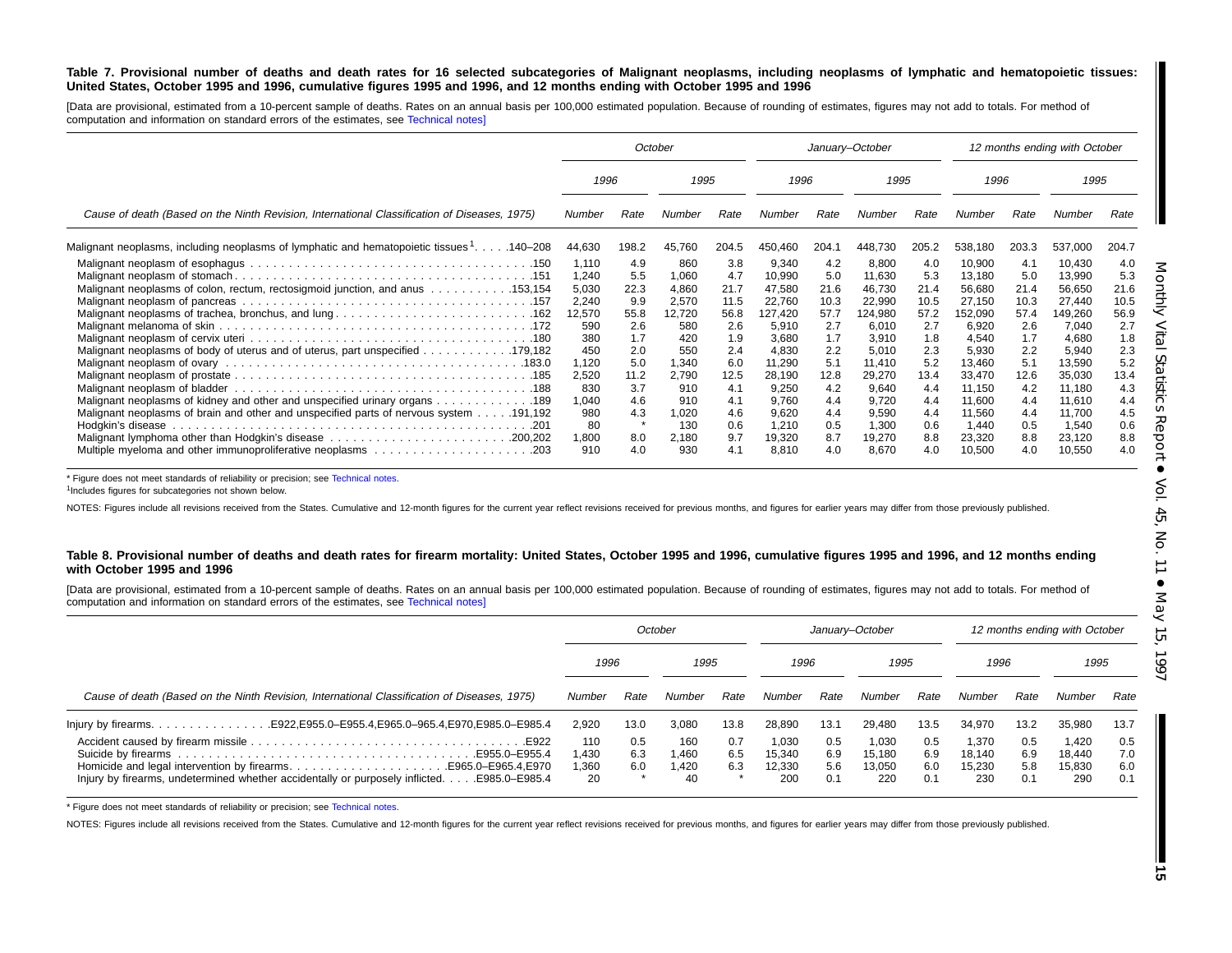#### Table 9. Provisional number of deaths under 1 year and infant mortality rates, by age and for 10 selected causes: United States, October 1995 and 1996, cumulative figures **1995 and 1996, and 12 months ending with October 1995 and 1996**

[Data are provisional, estimated from <sup>a</sup> 10-percent sample of deaths. Rates on an annual basis per 100,000 live births. Because of rounding of estimates, figures may not add to totals. For method of computation and information on standard errors of the estimates, see [Technical](#page-16-0) notes]

|                                                                                                      | October                                                        |                                                 |                                                          | January-October                                         |                                                                                |                                                                             |                                                                                | 12 months ending with October                                                |                                                                                |                                                                              |                                                                                |                                                                              |  |
|------------------------------------------------------------------------------------------------------|----------------------------------------------------------------|-------------------------------------------------|----------------------------------------------------------|---------------------------------------------------------|--------------------------------------------------------------------------------|-----------------------------------------------------------------------------|--------------------------------------------------------------------------------|------------------------------------------------------------------------------|--------------------------------------------------------------------------------|------------------------------------------------------------------------------|--------------------------------------------------------------------------------|------------------------------------------------------------------------------|--|
|                                                                                                      |                                                                | 1996                                            |                                                          | 1995                                                    |                                                                                | 1996                                                                        |                                                                                | 1995                                                                         |                                                                                | 1996                                                                         |                                                                                | 1995                                                                         |  |
| Age and cause of death (Based on the Ninth Revision, International Classification of Diseases, 1975) | Number                                                         | Rate                                            | Number                                                   | Rate                                                    | Number                                                                         | Rate                                                                        | Number                                                                         | Rate                                                                         | Number                                                                         | Rate                                                                         | Number                                                                         | Rate                                                                         |  |
|                                                                                                      | 2,500                                                          | 713.4                                           | 2,500                                                    | 742.6                                                   | 23,600                                                                         | 723.9                                                                       | 24,500                                                                         | 749.5                                                                        | 28.400                                                                         | 728.2                                                                        | 29,500                                                                         | 757.5                                                                        |  |
|                                                                                                      | 1,590<br>870                                                   | 462.1<br>252.8                                  | 1,660<br>820                                             | 497.8<br>245.9                                          | 15,680<br>7,910                                                                | 481.1<br>242.7                                                              | 15,710<br>8.770                                                                | 480.0<br>268.0                                                               | 18,640<br>9,730                                                                | 478.4<br>249.7                                                               | 18,860<br>10,630                                                               | 483.6<br>272.5                                                               |  |
| 480–487<br>All other causes<br>.Residual                                                             | 10<br>10<br>710<br>200<br>10<br>60<br>140<br>600<br>210<br>490 | 206.3<br>58.1<br>40.7<br>174.4<br>61.0<br>142.4 | 30<br>640<br>250<br>40<br>20<br>120<br>660<br>180<br>540 | 191.9<br>75.0<br>12.0<br>36.0<br>197.9<br>54.0<br>161.9 | 200<br>250<br>5,600<br>3,070<br>150<br>450<br>1,080<br>5,860<br>2,190<br>4,740 | 6.1<br>7.7<br>171.8<br>94.2<br>4.6<br>13.8<br>33.1<br>179.8<br>67.2<br>45.4 | 160<br>280<br>5,220<br>3,140<br>140<br>390<br>1.060<br>6,410<br>2,370<br>5,290 | 4.9<br>8.6<br>159.5<br>95.9<br>4.3<br>11.9<br>32.4<br>195.8<br>72.4<br>161.6 | 230<br>320<br>6,550<br>3,490<br>200<br>530<br>1,240<br>7,190<br>2,740<br>5,880 | 5.9<br>8.2<br>168.1<br>89.6<br>5.1<br>13.6<br>31.8<br>184.5<br>70.3<br>150.9 | 190<br>350<br>6,390<br>3,730<br>160<br>510<br>1,290<br>7,690<br>2,910<br>6,280 | 4.9<br>9.0<br>163.8<br>95.6<br>4.1<br>13.1<br>33.1<br>197.2<br>74.6<br>161.0 |  |

\* Figure does not meet standards of reliability or precision; see [Technical](#page-16-0) notes.

– Quantity zero.

NOTES: Figures include all revisions received from the States. Cumulative and 12-month figures for the current year reflect revisions received for previous months, and figures for earlier years may differ from those previo

**16**

П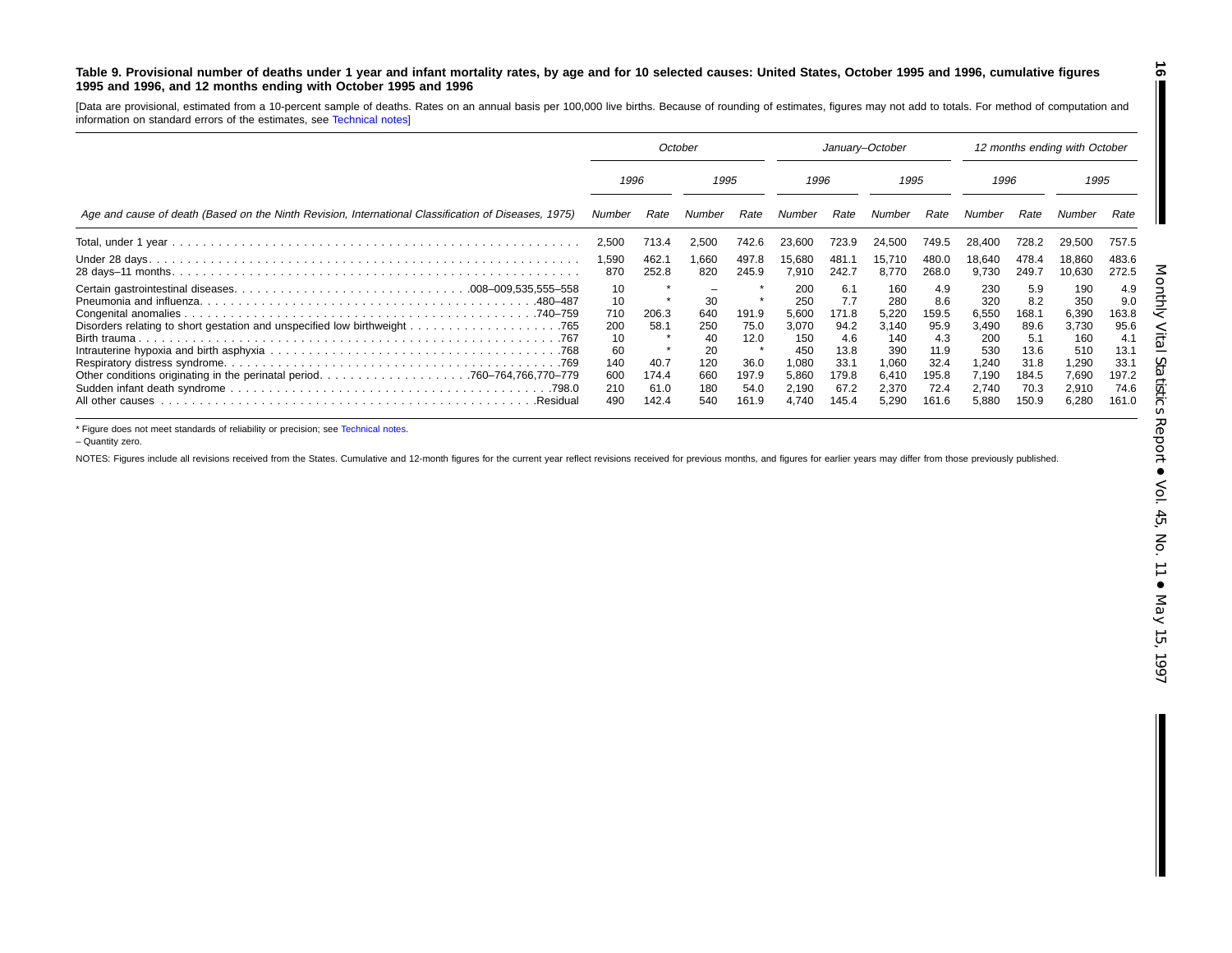## <span id="page-16-0"></span>**Technical notes**

## **Nature and sources of data**

Data in this report are provisional unless otherwise specified and include only events occurring within the United States (50 States and the District of Columbia). Mortality data exclude fetal deaths. Data for the Commonwealth of Puerto Rico are not included in the U.S. totals.

Birth, death, and infant death figures in [tables 2](#page-6-0) and [4](#page-8-0) for each State are estimates by State of residence. These estimates are derived by applying adjustment ratios to the actual counts of certificates for all events occurring in the State and received in registration offices during a 1-month period regardless of date of the event. The adjustment ratios for each data year represent the observed relationship between final State occurrence and residence figures for the three most recent years for which final data were available and are expressed as a single ratio for each State. As in previous years, monthly State marriage and divorce figures represent the actual count of all events occurring in the State (State of occurrence) that were received in the registration offices during the 1-month period. Delay in the receipt of certificates in a registration office may result in a low State figure for a given month followed by a high figure for the month(s) in which the delayed records are received. Data for previous months and cumulative data include revised figures received from the States.

Figures for births, deaths, and infant deaths for California in [tables 2](#page-6-0) and [4](#page-8-0) contain adjustments for varying lengths of State reporting periods. Figures for Texas for all events shown in [tables 2–4](#page-6-0) also are adjusted for varying lengths of State reporting periods. The figures for both States are adjusted by the ratio between the number of days in the data month and the number of days in the State reporting period. The adjusted figures are included in the U.S. totals shown elsewhere in this report.

U.S. totals for births, deaths, and infant deaths are based on the State estimates by State of residence and, therefore, in effect, exclude events to nonresidents of the United States. Events to nonresidents of the United States are included in all

marriage and divorce figures. The effect of excluding events to nonresidents from the U.S. totals is small.

Provisional totals for the United States include estimates for State data shown as not available. Provisional totals for births and marriages for the entire United States include adjustments for observed differences between provisional and final monthly figures.

Divorce figures include reported annulments. The monthly national divorce estimate is obtained by multiplying the total for the reporting areas by the ratio observed between the most recent final annual divorce total for the United States and the provisional total for the reporting areas combined.

*Random variation*—Although the counts in this report are not subject to sampling variability (except the Current Mortality Sample), they may be affected by random variation. When the number of events is small and the probability of such an event is small, considerable caution must be observed in interpreting the data. Such infrequent events may be assumed to follow a Poisson probability distribution. For this distribution a simple approximation may be used to estimate the random variation as follows:

If *N* is the number of events in the population and *R* is the corresponding rate, the chances are 19 in 20 that

1. 
$$
N - 2\sqrt{N}
$$
 and  $N + 2\sqrt{N}$ 

covers the ''true'' number of events.

2. 
$$
R-2
$$
  $\frac{R}{\sqrt{N}}$  and  $R+2$   $\frac{R}{\sqrt{N}}$ 

covers the ''true'' rate.

If the rate  $R_1$  corresponding to  $N_1$ events is compared with the rate  $R_2$  corresponding to  $N_2$  events, the difference between the two rates may be regarded as statistically significant at the 0.05 level if it exceeds

$$
2\sqrt{\frac{R_1^2}{N_1} + \frac{R_2^2}{N_2}}
$$

Additional information on random variation in numbers of events, rates, and ratios may be found in the technical appendixes of *Vital Statistics of the United States, 1990, Volumes I and II.*

## **Rates**

Rates are on an annual basis and, except for infant mortality rates, are per 1,000 or 100,000 estimated population residing in the United States. The populations used for computing these rates are furnished by the U.S. Bureau of the Census. Rates shown in this report beginning with 1992 were computed using populations based on the 1990 Census enumeration comparable to those used for final data. Monthly rates are based on populations estimated for the specific month. Year-to-date rates are averages of monthly rates that have been weighted by the number of days in the corresponding months. Rates for 12-month periods are the sum of events for the period per population estimated at the midpoint of the period.

Infant mortality rates are deaths under 1 year of age for the specified period (monthly, year-to-date, or 12-month period) per 1,000 or 100,000 live births. Births used for computing monthly and year-to-date infant mortality rates are adjusted for monthly variation in the number of births. Births used to compute 12-month rates do not contain this adjustment. Births used for computing infant mortality rates are not corrected for observed differences between provisional and final monthly figures as described earlier in ''Nature and sources of data.'' Because monthly infant mortality rates are based on relatively few events, they are highly variable. Therefore, comparisons of monthly infant mortality rates should be interpreted cautiously; see ''Random variation.''

Age-adjusted death rates are used to compare relative mortality risks across groups and over time. However, they should be viewed as constructs or indexes rather than as direct or actual measures of mortality risk. Statistically, they are weighted averages of the age-specific death rates, where the weights represent the fixed population proportions by age. See chapter 5 of an earlier report (1). The age-adjusted death rates presented in this report were computed by the direct method, that is, by applying age-specific death rates to the U.S. standard million population (2). See also chapter 10 of an earlier report (1). Age groups in [table 5](#page-9-0) were used to compute the age-adjusted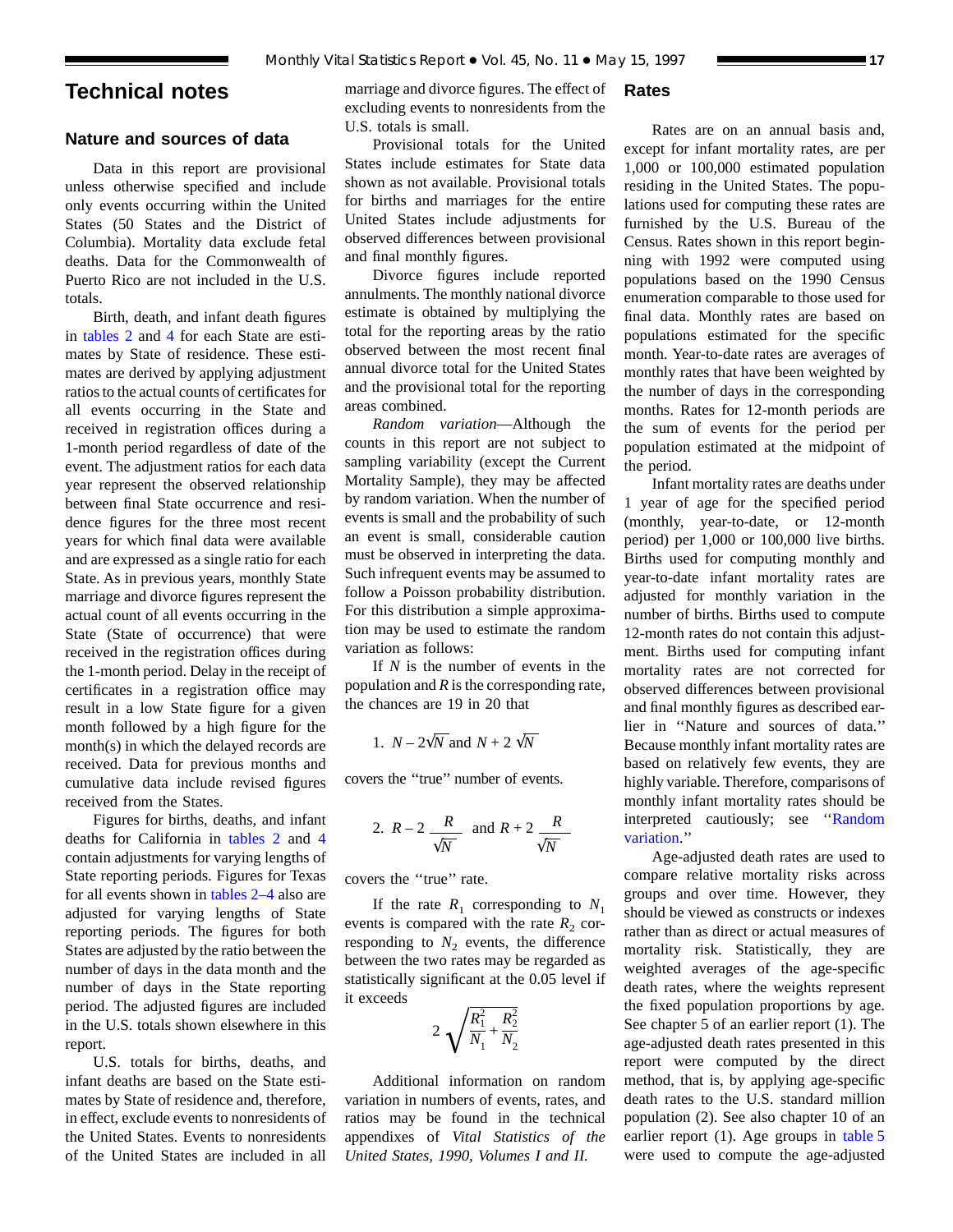rates shown in that table. It is important not to compare age-adjusted rates with crude rates.

## **Current Mortality Sample**

The Current Mortality Sample (CMS) is a 10-percent systematic sample of death certificates drawn each month after the certificates are counted in the State registration offices. Deaths and death rates for the United States by age, race, sex, and cause are estimated based on the sample. Because of the additional time required to select and process the certificates, data based on the CMS are published 1 month after publication of the U.S. and State counts. Complete information concerning the underlying cause of death sometimes is not available when the sample is drawn. As a result estimates based on sample counts for certain causes are biased. Correction for bias is not made in this report.

Estimated numbers of deaths based on the sample were proportionately adjusted to be consistent with estimates based on the count of death certificates received in State registration offices.

*HIV infection*—Beginning with data for 1987, the National Center for Health Statistics introduced categories \*042– \*044 for classifying and coding Human immunodeficiency virus (HIV) infection. The asterisks before the categories indicate that these codes are not part of the

*Ninth Revision, International Classification of Diseases.* Deaths classified to these categories are included in All other infectious and parasitic diseases in the List of 72 Selected Causes of Death and are also shown separately at the bottom of [table 6.](#page-12-0)

*Sampling variability*—Because the estimates of deaths and death rates presented in this report with the exception of total deaths and deaths under 1 year are based on a sample of death certificates, they are subject to sampling variability. The estimated relative standard error in the following table is a measure of the

**Relative standard errors for estimated numbers of deaths from the Current Mortality Sample expressed as a percent of the estimate**

|                                                                                                                                      | Relative standard error<br>of estimate (as percent)                                         |                                                                                                         |  |  |  |  |  |  |
|--------------------------------------------------------------------------------------------------------------------------------------|---------------------------------------------------------------------------------------------|---------------------------------------------------------------------------------------------------------|--|--|--|--|--|--|
| <b>Estimated number</b><br>of deaths                                                                                                 | 170,000<br>estimated<br>deaths<br>each month                                                | 2,000,000<br>estimated<br>deaths<br>each year                                                           |  |  |  |  |  |  |
| 10<br>20<br>50.<br>100<br>200<br>500<br>1.000<br>2,000<br>5,000<br>10,000<br>20,000<br>50.000<br>$100,000$<br>$200,000$<br>$500,000$ | 94.9<br>67.1<br>424<br>30.0<br>212<br>13.4<br>9.5<br>6.7<br>4.2<br>2.9<br>2.0<br>1.1<br>0.6 | 94.9<br>67.1<br>424<br>30.0<br>212<br>13.4<br>9.5<br>6.7<br>42<br>3.0<br>2.1<br>1.3<br>0.9<br>0.6<br>04 |  |  |  |  |  |  |
| $1,000,000$                                                                                                                          |                                                                                             | 0 2                                                                                                     |  |  |  |  |  |  |

sampling error of the estimated number of deaths (or of the estimated death rate) expressed as a percent of the estimate. The first column refers to monthly estimates; the second to annual; cumulative year-to-date totals fall between the two.

The chances are about 2 in 3 that the percent difference between an estimate and the result of a complete count is less than the percent shown. The chances are about 19 in 20 that the percent difference is less than twice the percent shown. A figure based on 100 or fewer estimated deaths has a relative standard error of 30 percent or more and is, therefore, considered unreliable. A rate based on 100 or fewer estimated deaths has been replaced by an asterisk.

Unless otherwise specified comparisons made in the text between death rates based on the CMS were statistically significant at the 0.05 level of significance. Lack of comment in the text about any two rates does not mean that the difference was tested and found not to be significant at this level.

## **References**

1. Feinleib M, Zarate AO, eds. Reconsidering age adjustment procedures: Workshop proceedings. National Center for Health Statistics. Vital Health Stat 4(29). 1992.

2. Grove RD, Hetzel AM. Vital statistics rates in the United States, 1940–1960. Public Health Service. Washington: National Center for Health Statistics. 1968.